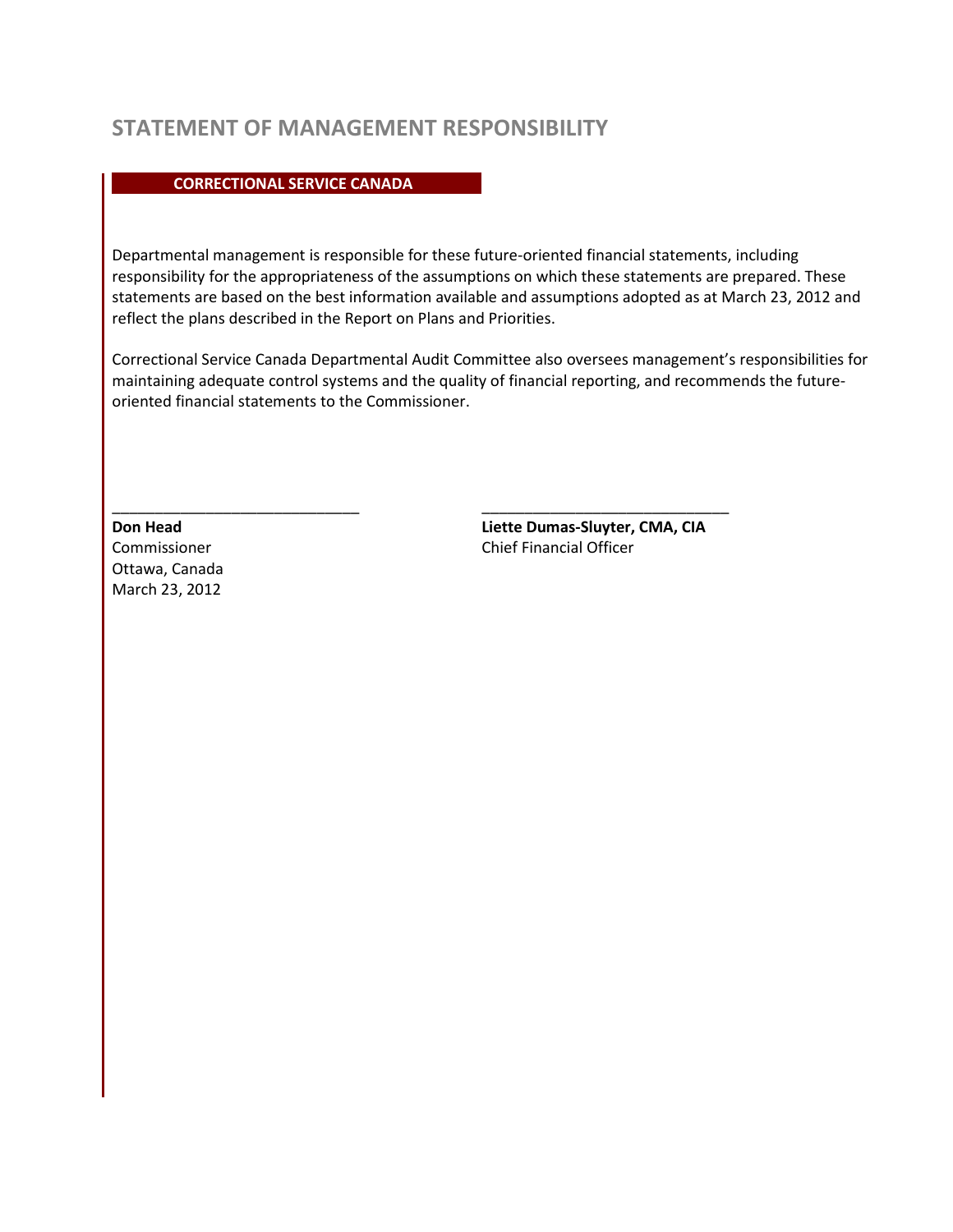# **FUTURE-ORIENTED STATEMENT OF FINANCIAL POSITION (unaudited)**

#### **CORRECTIONAL SERVICE CANADA**

| For the year ended March 31                       | Estimated<br><b>Results</b><br>2012 | Planned<br><b>Results</b><br>2013 |
|---------------------------------------------------|-------------------------------------|-----------------------------------|
| (in thousands of dollars)                         |                                     |                                   |
| Assets                                            |                                     |                                   |
| <b>Financial assets</b>                           |                                     |                                   |
| Due from Consolidated Revenue Fund                | 231,766                             | 259,401                           |
| Accounts receivable, advances and loans (note 6)  | 11,060                              | 11,299                            |
| Inventory held for resale (note 7)                | 9,255                               | 9,509                             |
| <b>Total financial assets</b>                     | 252,081                             | 280,209                           |
| <b>Non-financial assets</b>                       |                                     |                                   |
| Prepaid expenses                                  | 571                                 | 616                               |
| Inventory not for resale (note 7)                 | 38,314                              | 38,612                            |
| Tangible capital assets (note 8)                  | 1,525,981                           | 1,711,425                         |
| Total non-financial assets                        | 1,564,866                           | 1,750,653                         |
| Total                                             | 1,816,947                           | 2,030,862                         |
| Liabilities and Equity of Canada                  |                                     |                                   |
| <b>Liabilities</b>                                |                                     |                                   |
| Accounts payable and accrued liabilities (note 9) | 248,150                             | 276,292                           |
| Deferred revenue (note 10)                        | 214                                 | 216                               |
| Vacation pay and compensatory leave               | 72,260                              | 79,336                            |
| Employee future benefits (note 11)                | 179,649                             | 72,354                            |
| Inmate trust fund (note 12)                       | 15,667                              | 16,346                            |
| <b>Total liabilities</b>                          | 515,940                             | 444,544                           |
| <b>Equity of Canada</b>                           | 1,301,007                           | 1,586,318                         |
| <b>Total</b>                                      | 1,816,947                           | 2,030,862                         |

Contingent liabilities (note 13) Contractual obligations (note 14)

**The accompanying notes form an integral part of these future-oriented financial statements.**

 $\overline{\phantom{a}}$  , and the contract of the contract of the contract of the contract of the contract of the contract of the contract of the contract of the contract of the contract of the contract of the contract of the contrac

Ottawa, Canada March 23, 2012

**Don Head Liette Dumas-Sluyter, CMA, CIA** Commissioner Chief Financial Officer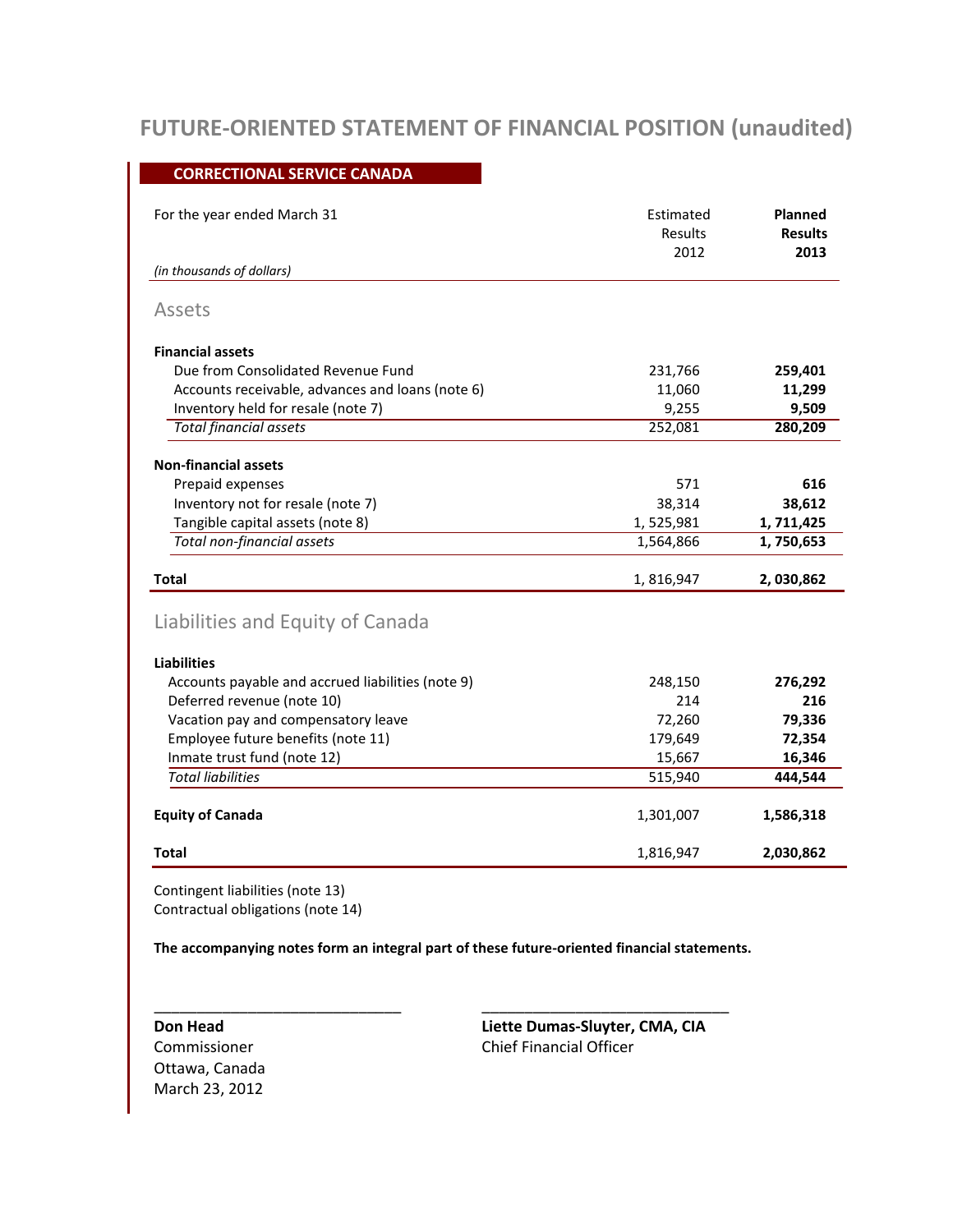## **FUTURE-ORIENTED STATEMENT OF OPERATIONS (unaudited)**

#### **CORRECTIONAL SERVICE CANADA**

|                                                                                                                                                      | Results<br>2012                         | Planned<br>Estimated<br><b>Results</b><br>2013<br>(note 3e) |
|------------------------------------------------------------------------------------------------------------------------------------------------------|-----------------------------------------|-------------------------------------------------------------|
| (in thousands of dollars)                                                                                                                            |                                         |                                                             |
| <b>Expenses</b>                                                                                                                                      |                                         |                                                             |
| Custody                                                                                                                                              | 1,635,835                               | 2,042,849                                                   |
| <b>Correctional Interventions</b>                                                                                                                    | 573,683                                 | 629,219                                                     |
| <b>Community Supervision</b>                                                                                                                         | 118,591                                 | 164,552                                                     |
| Internal Services*                                                                                                                                   | 400,611                                 | 173,191                                                     |
|                                                                                                                                                      |                                         |                                                             |
| <b>Total expenses</b>                                                                                                                                | 2,728,720                               | 3,009,811                                                   |
| <b>Revenues</b><br>Custody<br><b>Correctional Interventions</b><br><b>Community Supervision</b><br><b>Internal Services</b><br><b>Total revenues</b> | 3,800<br>43,912<br>100<br>400<br>48,212 | 4,400<br>48,591<br>100<br>400<br>53,491                     |

Segmented information (note 16)

\*For 2012-2013, the Planned Spending amount for Internal Services was updated to better align with CSC's approach for the reallocation of internal services cost to its program activities. As a result, the variance between the Planned Spending and the Actual Spending should significantly decrease in future years.

**The accompanying notes form an integral part of these future-oriented financial statements.**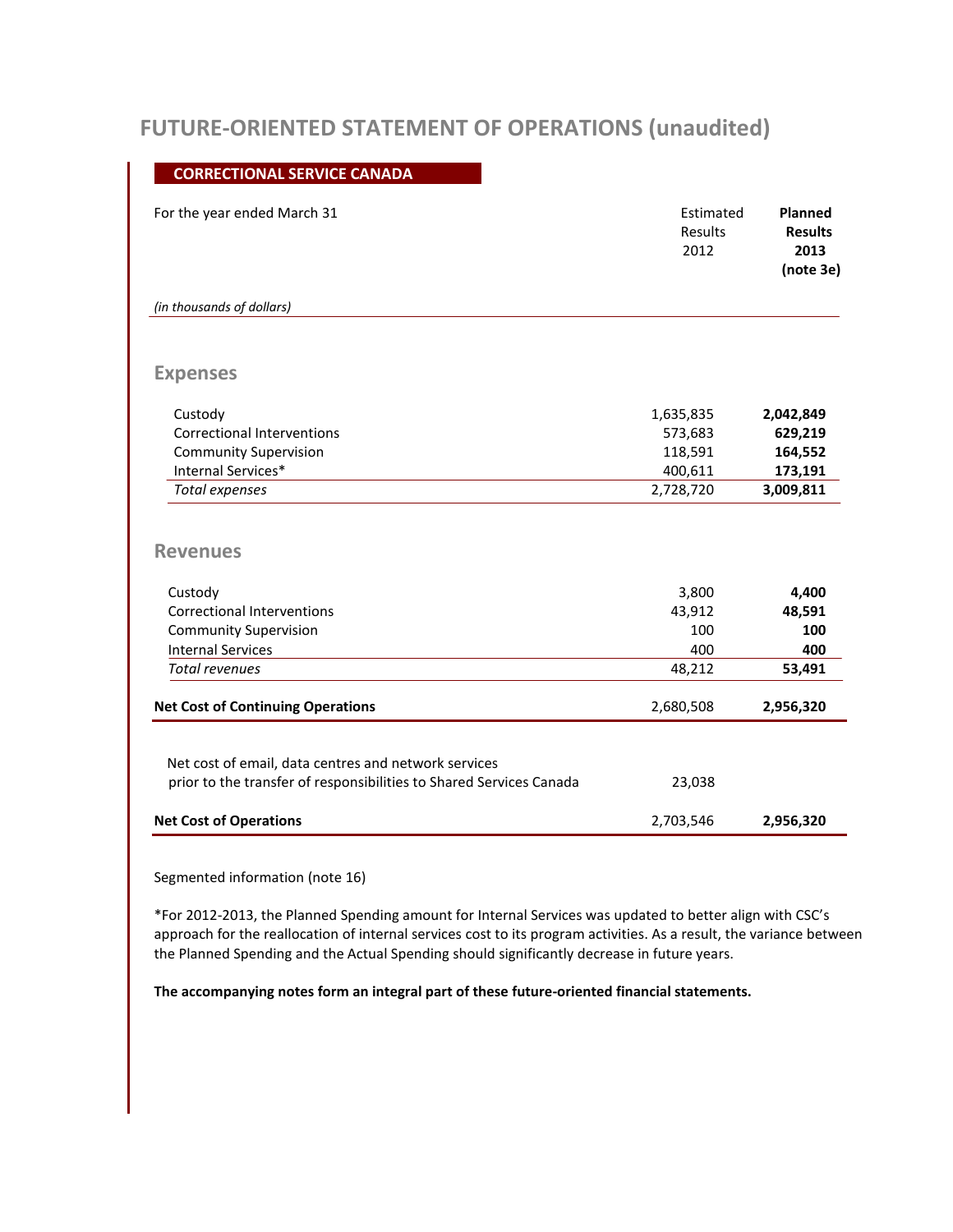# **FUTURE-ORIENTED STATEMENT OF EQUITY OF CANADA (unaudited)**

### **CORRECTIONAL SERVICE CANADA**

#### For the year ended March 31

|                                                                                                                 | Estimated<br>Results<br>2012 | Planned<br><b>Results</b><br>2013 |
|-----------------------------------------------------------------------------------------------------------------|------------------------------|-----------------------------------|
| (in thousands of dollars)                                                                                       |                              |                                   |
| <b>Equity of Canada, beginning</b>                                                                              | 1,071,937                    | 1,301,007                         |
| Net cost of operations                                                                                          | (2,703,546)                  | (2,956,320)                       |
| Net cash provided by Government                                                                                 | 2,788,248                    | 3,089,043                         |
| Change in due from the Consolidated Revenue Fund                                                                | 25,517                       | 27,635                            |
| Transfer of assets and liabilities to Shared Services Canada (note 17)<br>Services provided without charge from | (3,005)                      |                                   |
| other Government departments (note 15)                                                                          | 121,856                      | 124,953                           |
| <b>EQUITY OF CANADA, END OF YEAR</b>                                                                            | 1,301,007                    | 1,586,318                         |

**The accompanying notes form an integral part of these future-oriented financial statements.**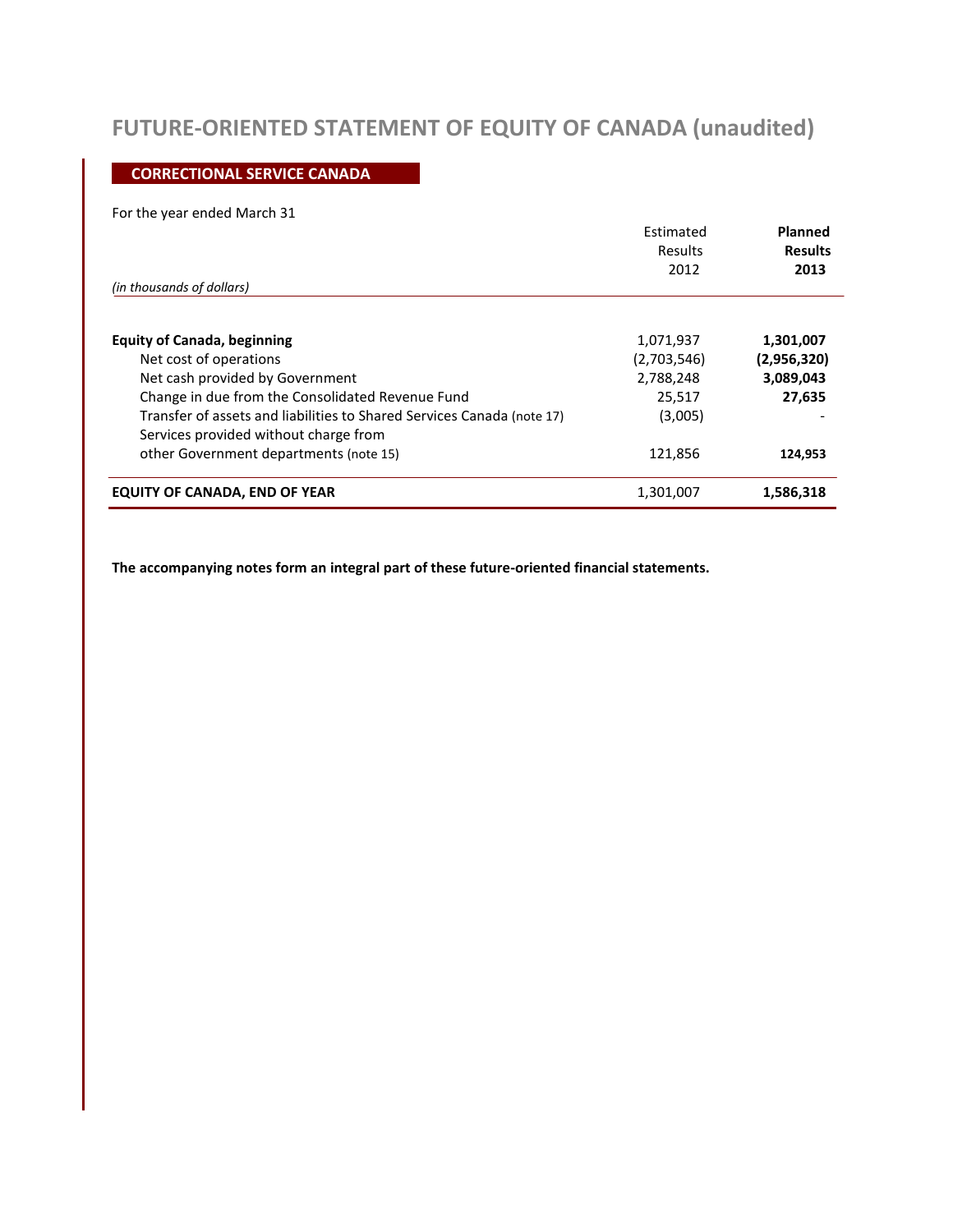# **FUTURE-ORIENTED STATEMENT OF CASH FLOW (unaudited)**

### **CORRECTIONAL SERVICE CANADA**

#### For the year ended March 31

|                                                                        | Estimated  | Planned        |
|------------------------------------------------------------------------|------------|----------------|
|                                                                        | Results    | <b>Results</b> |
|                                                                        | 2012       | 2013           |
| (in thousands of dollars)                                              |            |                |
| <b>OPERATING ACTIVITIES</b>                                            |            |                |
| Net cost of operations                                                 | 2,703,546  | 2,956,320      |
| <b>Non-cash items:</b>                                                 |            |                |
| Amortization of tangible capital assets                                | (106, 988) | (126, 124)     |
| Services provided without charge by other Government                   |            |                |
| departments (note 15a)                                                 | (121, 856) | (124, 953)     |
| <b>Variations in Statement of Financial Position:</b>                  |            |                |
| Increase (decrease) in accounts receivable, advances and loans         | (325)      | 239            |
| Increase in prepaid expenses                                           | 329        | 45             |
| Increase in inventory held for resale                                  | 1,395      | 254            |
| Increase in inventory not for resale                                   | 1,582      | 298            |
| Decrease in liabilities                                                | 67,346     | 71,396         |
| Cash used in operating activities                                      | 2,545,029  | 2,777,475      |
| <b>CAPITAL INVESTMENT ACTIVITIES</b>                                   |            |                |
| Acquisitions of tangible capital assets                                | 244,918    | 311,568        |
| Transfer of assets to Shared Services Canada (note 17)                 | (4,704)    |                |
|                                                                        |            |                |
| Cash used in capital investment activities                             | 240,214    | 311,568        |
|                                                                        |            |                |
| Transfer of assets and liabilities to Shared Services Canada (note 17) | 3,005      |                |
| NET CASH PROVIDED BY GOVERNMENT OF CANADA                              | 2,788,248  | 3,089,043      |

**The accompanying notes form an integral part of these future-oriented financial statements.**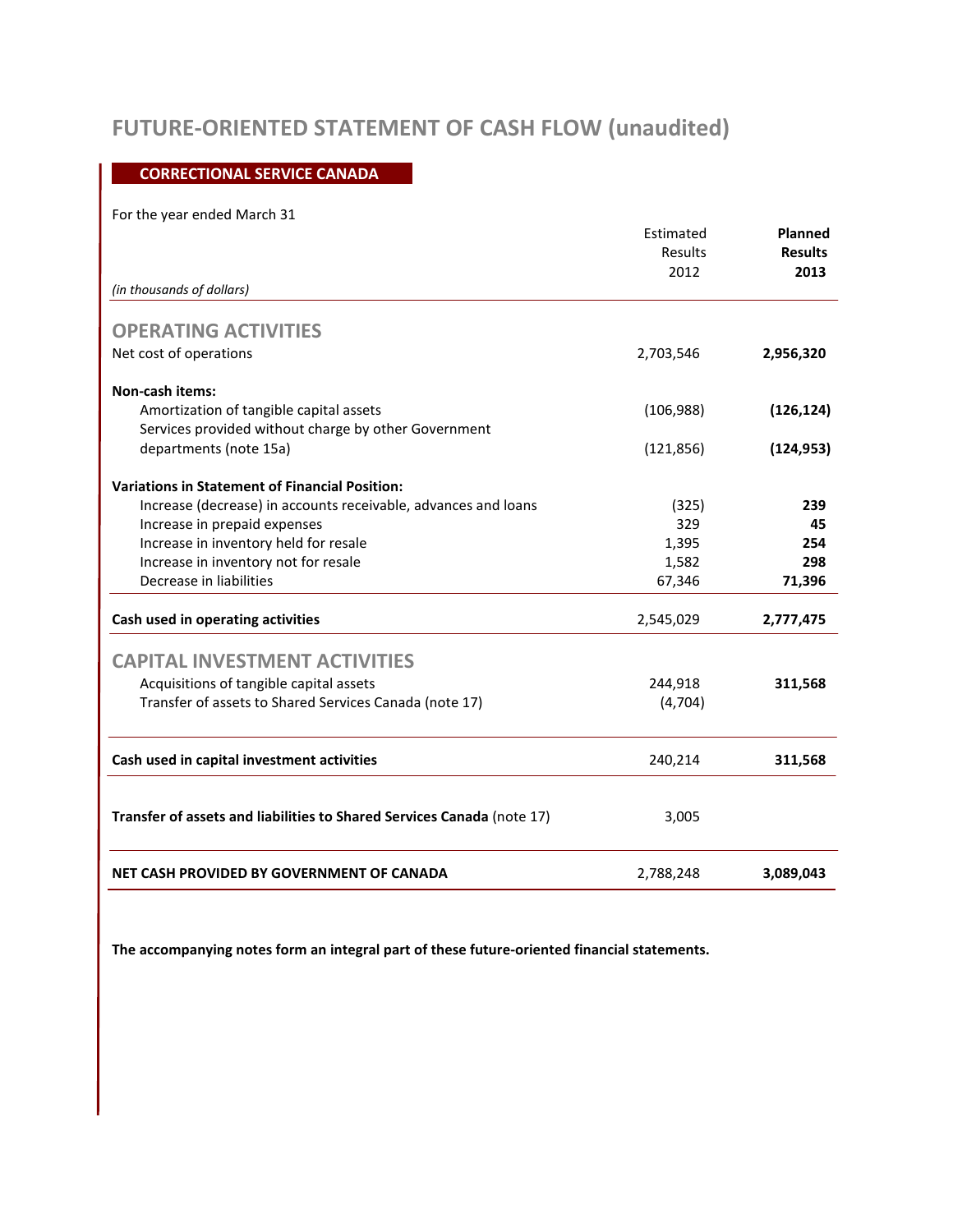#### **CORRECTIONAL SERVICE CANADA**

### **1. Authority and Objectives**

The constitutional and legislative framework that guides the Correctional Service Canada (CSC) is set out by the Constitution Act 1982 and the Corrections and Conditional Release Act (CCRA).

CSC, as part of the criminal justice system and respecting the rule of law, contributes to public safety by actively encouraging and assisting offenders to become law-abiding citizens, while exercising reasonable, safe, secure and humane control. It delivers its mandate under four major program activities:

Custody: This program activity ensures that offenders are provided with reasonable, safe, secure and humane custody while serving their sentence. This program activity provides much of the day-to-day needs for offenders in custody including a wide range of activities that address health and safety issues (such as providing food, clothing, mental health services, and physical health care). It also includes security measures within institutions including drug interdiction, and appropriate control practices to prevent security incidents;

Correctional Interventions: This program activity occurs in both institutions and communities, and is necessary to help bring positive changes in behaviour and to successfully reintegrate offenders. This program activity aims to address problems that are directly related to offenders' criminal behaviour and that interfere with their ability to function as law-abiding members of society. This program activity also includes CORCAN, a Special Operating Agency of Correctional Service Canada, that employs federal offenders as its workforce and, in doing so, provides them with working skills and working habits necessary to compete in the workforce once released from federal custody;

Community Supervision: This program activity ensures eligible offenders are safely reintegrated into communities through the provision of housing and health services where required, and staff supervision for the duration of the offenders sentence. The expected results for this program activity are offenders who are reintegrated into the community as law-abiding citizens while maintaining a level of supervision, which contributes to public safety; and

Internal Services: Internal Services are groups of related activities and resources that are administered to support the needs of programs and other corporate obligations of the organization. These groups are: Management and Oversight Services; Communications Services; Legal Services; Human Resources Management Services; Financial Management Services; Information Management Services; Information Technology Services; Real Property Services; Materiel Services; Acquisition Services; and Travel and Other Administrative Services. Internal Services include only those activities and resources that are not provided specifically to a program.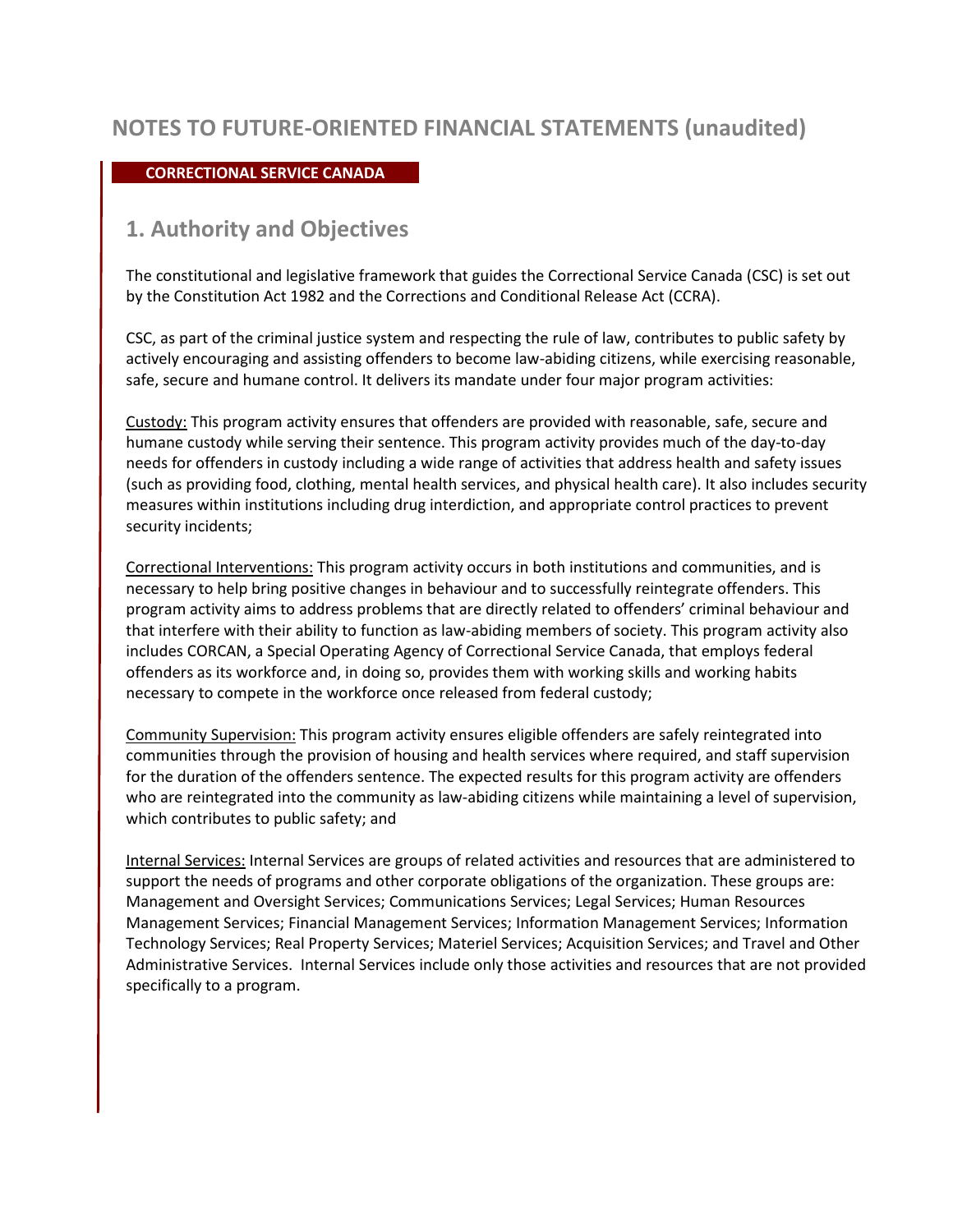#### **CORRECTIONAL SERVICE CANADA**

### **2. Methodology and significant assumptions**

The information on deficit reduction action plan measures is not considered in the preparation of these future-oriented financial statements.

The future-oriented financial statements have been prepared on the basis of the Government priorities and the plans of the department as described in the Report on Plans and Priorities.

The main assumptions are as follows:

- a) CSC's activities will remain substantially the same as for the previous year with the exception of activities transferred to Shared Services Canada.
- b) Expenses and revenues, including the determination of amounts internal and external to the Government, are based on a combination of historical experience and future planned spending.
- c) Allowances for uncollectability are based on historical experience. The general historical pattern is expected to continue.
- d) Estimated year end information for 2011-12 is used as the opening position for the 2012-13 planned results.

These assumptions are adopted as at March 23, 2012.

### **3. Variations and Changes to the Forecast Financial Information**

While every attempt has been made to forecast final results for the remainder of 2011-12 and for 2012-13, actual results achieved for both years are likely to vary from the forecast information presented, and this variation could be material.

In preparing these future-oriented financial statements Correctional Service Canada has made estimates and assumptions concerning the future. These estimates and assumptions may differ from the subsequent actual results. Estimates and assumptions are continually evaluated and are based on historical experience and other factors, including expectations of future events that are believed to be reasonable under the circumstances.

Factors that could lead to material differences between the future-oriented financial statements and the historical financial statements include:

a) The timing and amounts of acquisitions and disposals of property, plant and equipment may affect gains/losses and amortization expense.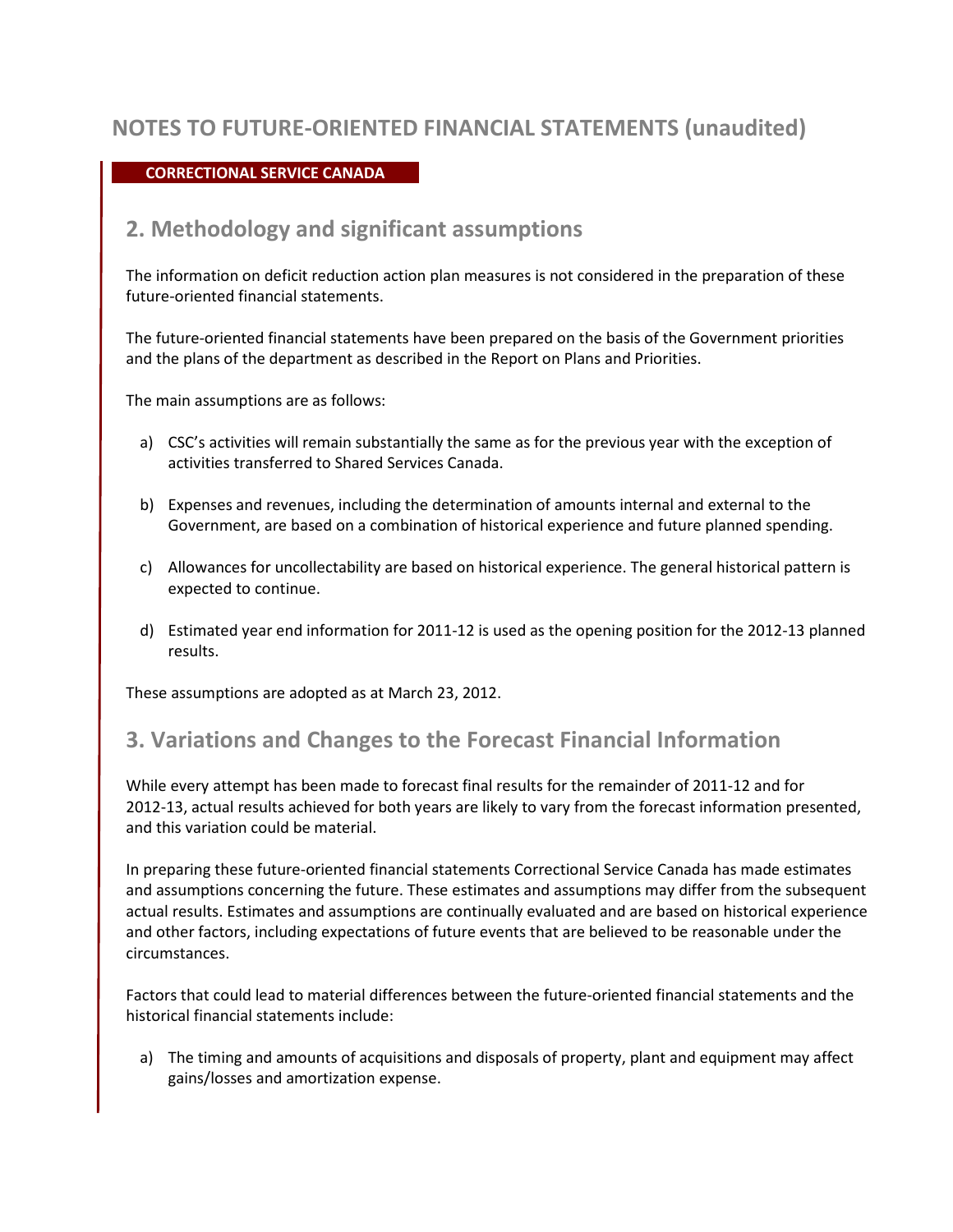### **CORRECTIONAL SERVICE CANADA**

**3. Variations and Changes to the Forecast Financial Information (continued)**

- b) Implementation of new collective agreements.
- c) Economic conditions may affect both the amount of revenue earned and the collectability of accounts and loan receivables.
- d) Further changes to the operating budget through additional new initiatives or technical adjustments later in the year.
- e) As a result of legislative changes, the number of inmates in CSC's custody has grown and is expected to continue to increase over the next few years. However, the inmate population increases anticipated from the implementation of both the *Truth in Sentencing Act* and the *Tackling Violent Crime Act* have not materialized as originally predicted. CSC is working with central agencies to determine the financial impact; and as a result, funding may be returned or frozen within its existing reference levels. Furthermore, CSC hires staff based on actual inmate population and will not hire any new staff beyond what is required to effectively manage realized population growth while ensuring public safety results for all Canadians. As such, CSC will not spend all of its authorities. However, at this time for the preparation of the Future-Oriented Financial Statements, adjustments have not been made to the planned expenditures as CSC is currently revising its offender population forecasts. It is expected that updated information will be available at the time of presenting the first quarterly report of 2012/13.

Once the Report on Plans and Priorities is presented, Correctional Service Canada will not be updating the forecasts for any changes to appropriations or forecast financial information made in ensuing supplementary estimates. Variances will be explained in the Departmental Performance Report and Quarterly Financial Reports.

### **4. Summary of Significant Accounting Policies**

The future-oriented financial statements have been prepared in accordance with the Treasury Board accounting policies stated below, which are based on Canadian generally accepted accounting principles for the public sector. The presentation and results using the stated accounting policies do not result in any significant differences from Canadian generally accepted accounting principles.

Significant accounting policies are as follows: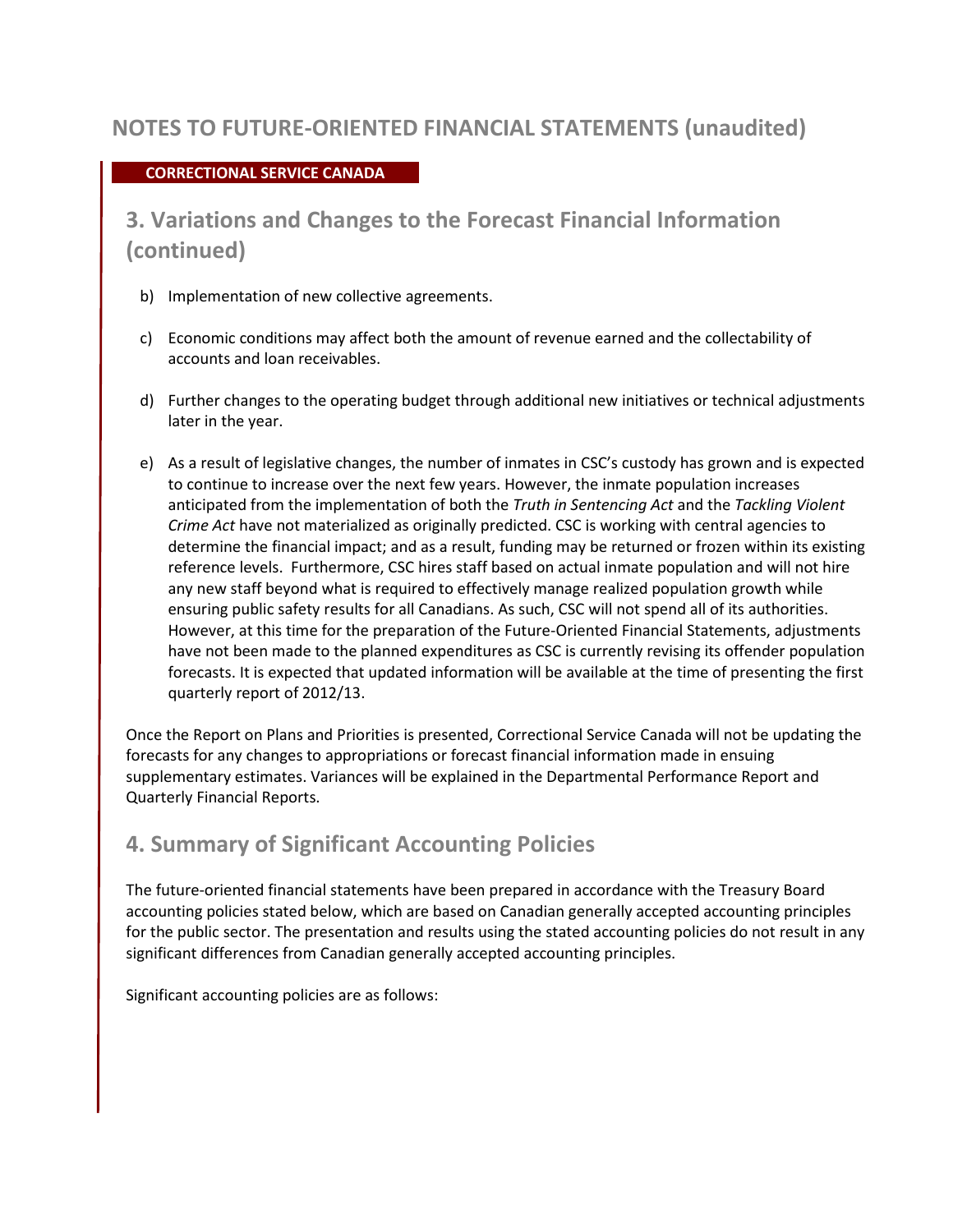### **CORRECTIONAL SERVICE CANADA**

## **4. Summary of Significant Accounting Policies (continued)**

### *a) Parliamentary authorities*

CSC is financed by the Government of Canada through Parliamentary authorities. Financial reporting of authorities provided to CSC do not parallel financial reporting according to generally accepted accounting principles since authorities are primarily based on cash flow requirements. Consequently, items recognized in the Future-oriented Statement of Operations and the Future-oriented Statement of Financial Position are not necessarily the same as those provided through authorities from Parliament. Note 5 provides a reconciliation between the bases of reporting.

### *b) Consolidation*

These consolidated future-oriented financial statements include the accounts of CSC and those of its revolving fund CORCAN. The accounts of this sub-entity have been consolidated with those of CSC and all inter-organizational balances and transactions have been eliminated.

### *c) Net Cash Provided by Government*

CSC operates within the Consolidated Revenue Fund (CRF), which is administered by the Receiver General for Canada. All cash received by CSC is deposited to the CRF and all cash disbursements made by CSC are paid from the CRF. The net cash provided by Government is the difference between all cash receipts and all cash disbursements including transactions between departments of the Government.

### *d) Due from the Consolidated Revenue Fund (CRF)*

Amounts due from the CRF are the result of timing differences at year-end between when a transaction affects authorities and when it is processed through the CRF. Amounts due from the CRF represent the net amount of cash that CSC is entitled to draw from the CRF without further appropriations to discharge its liabilities.

#### *e) Revenues*

Revenues are recorded on an accrual basis:

- Funds received from external parties for specified purposes are recorded upon receipt as deferred revenue. These revenues are recognized in the period in which the services are rendered or goods are sold;
- Revenues from regulatory fees are recognized in the accounts based on the services provided in the year;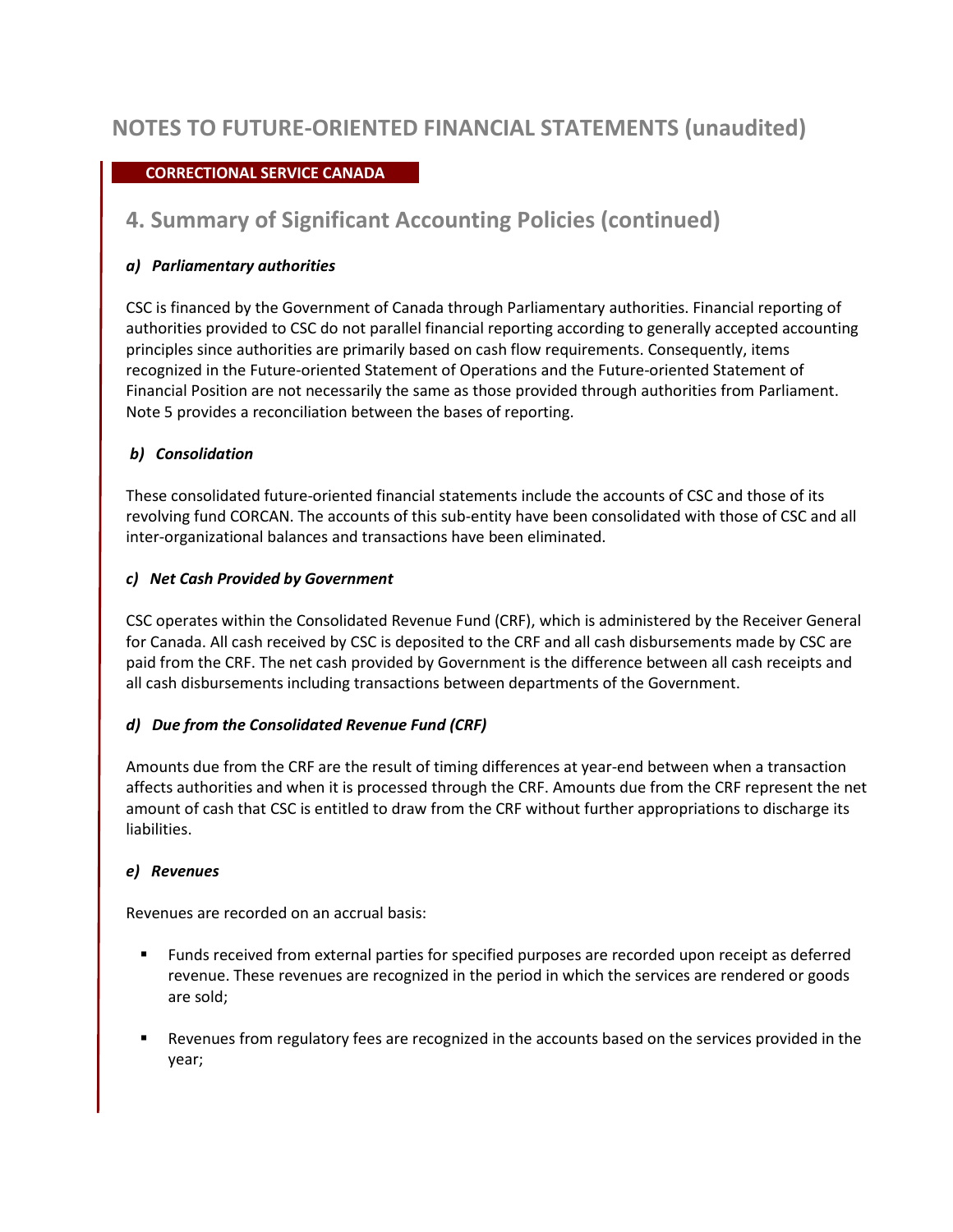### **CORRECTIONAL SERVICE CANADA**

## **4. Summary of Significant Accounting Policies (continued)**

- Funds that have been received are recorded as deferred revenue, provided the department has an obligation to other parties for the provision of goods, services or the use of assets in the future; and
- Other revenues are accounted for in the period in which the underlying transaction or event that gave rise to the revenue takes place.

### *f ) Expenses*

Expenses are recorded on the accrual basis:

- Vacation pay and compensatory leave are accrued as the benefits are earned by employees under their respective terms of employment;
- **Services provided without charge by other Government departments for accommodation, employer** contribution to the health and dental insurance plans, legal services and worker's compensation are recorded as operating expenses at their estimated cost;
- Grants are recognized in the year in which the conditions for payment are met;
- **Contributions are recognized in the year in which the recipient has met the eligibility criteria or** fulfilled the terms of a contractual transfer agreement provided that the transfer is authorized and a reasonable estimate can be made.

#### *g) Employee future benefits*

- Pension benefits: Eligible employees participate in the Public Service Pension Plan, a multi-employer plan administered by the Government of Canada. CSC's contributions to the Plan are charged to expenses in the year incurred and represent the total departmental obligation to the Plan. Current legislation does not require CSC to make contributions for any actuarial deficiencies of the Plan.
- Severance benefits: Employees are entitled to severance benefits under labour contracts or conditions of employment. These benefits are accrued as employees render the services necessary to earn them. The obligation relating to the benefits earned by employees is calculated using information derived from the results of the actuarially determined liability for employee severance benefits for the Government as a whole.

#### *h) Accounts and loans receivable from external parties*

Accounts and loans receivables are stated at the lower of cost and net recoverable value; a valuation allowance is recorded for receivables where recovery is considered uncertain.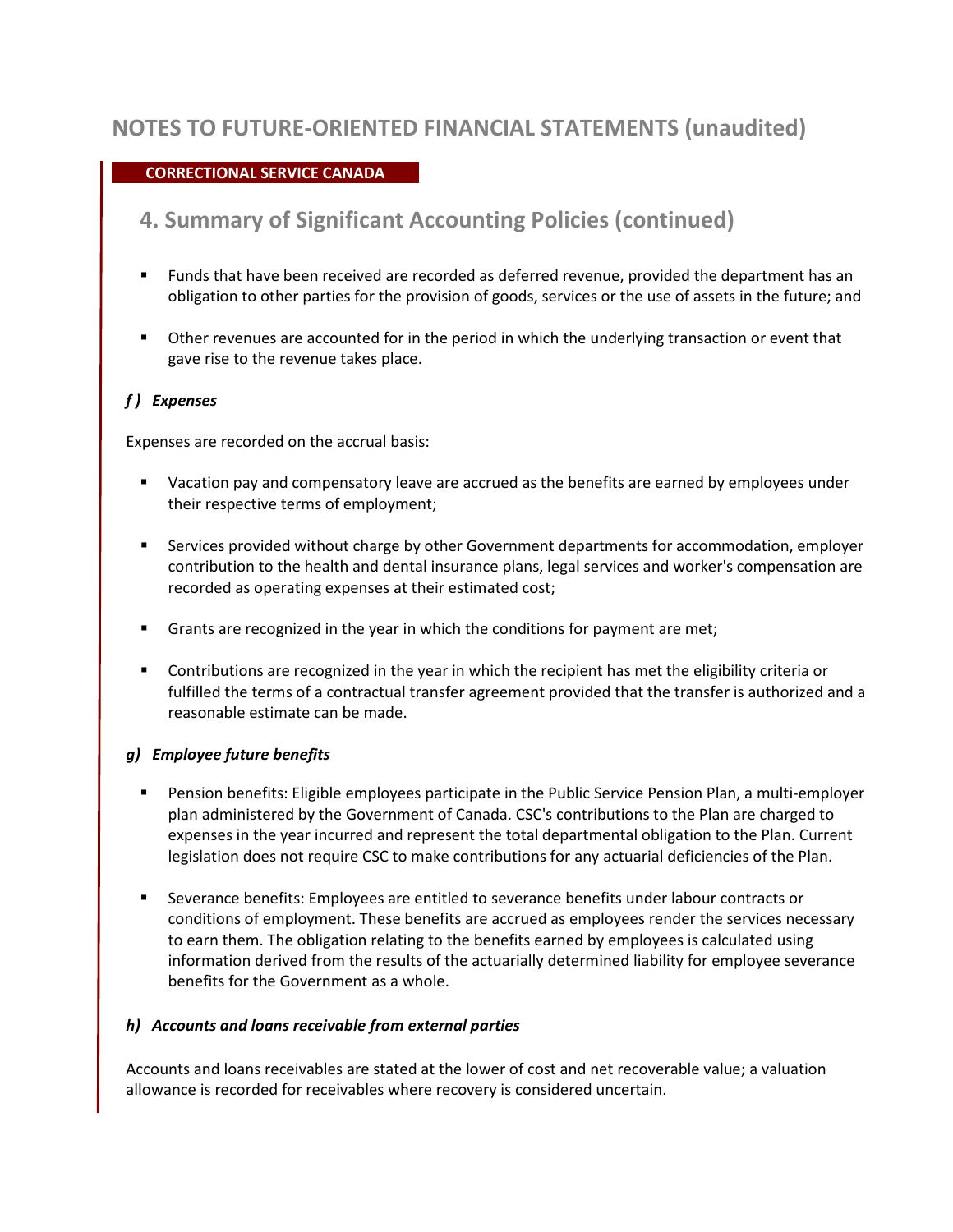### **CORRECTIONAL SERVICE CANADA**

## **4. Summary of Significant Accounting Policies (continued)**

### *i) Contingent liabilities*

Contingent liabilities are potential liabilities which may become actual liabilities when one or more future event(s) occur or fail to occur. To the extent that the future event is likely to occur or fail to occur, and a reasonable estimate of the loss can be made, an estimated liability is accrued and an expense recorded. If the likelihood is not determinable or an amount cannot be reasonably estimated, the contingency is disclosed in the notes to the financial statements.

### *j) Environmental liabilities*

Environmental liabilities reflect the estimated costs related to the management and remediation of environmentally contaminated sites. Based on management's best estimates, a liability is accrued and an expense recorded when the contamination occurs or when CSC becomes aware of the contamination and is obligated, or is likely to be obligated, to incur such costs. If the likelihood of CSC's obligation to incur these costs is not determinable, or if an amount cannot be reasonably estimated, the costs are disclosed as contingent liabilities in the notes to the financial statements.

#### *k) Inventories*

- **IDED FINGT** Inventory held for resale include raw materials and finished goods. They belong to the CORCAN revolving fund and are valued at the lower of cost or net realizable value. The department makes provisions for excess and obsolete inventory.
- **Inventory not for resale consist of materials and supplies held for future program delivery and is** valued at cost. If there is no longer any service potential, inventory is valued at the lower of cost or net realizable value.

### *l) Tangible capital assets*

All tangible capital assets and leasehold improvements having an initial cost of \$10,000 or more are recorded at their acquisition cost. CSC does not capitalize intangibles, works of art and historical treasures that have cultural, aesthetic or historical value, assets located on Indian Reserves and museum collections.

Amortization of tangible capital assets is done on a straight-line basis over the estimated useful life of the asset as follows: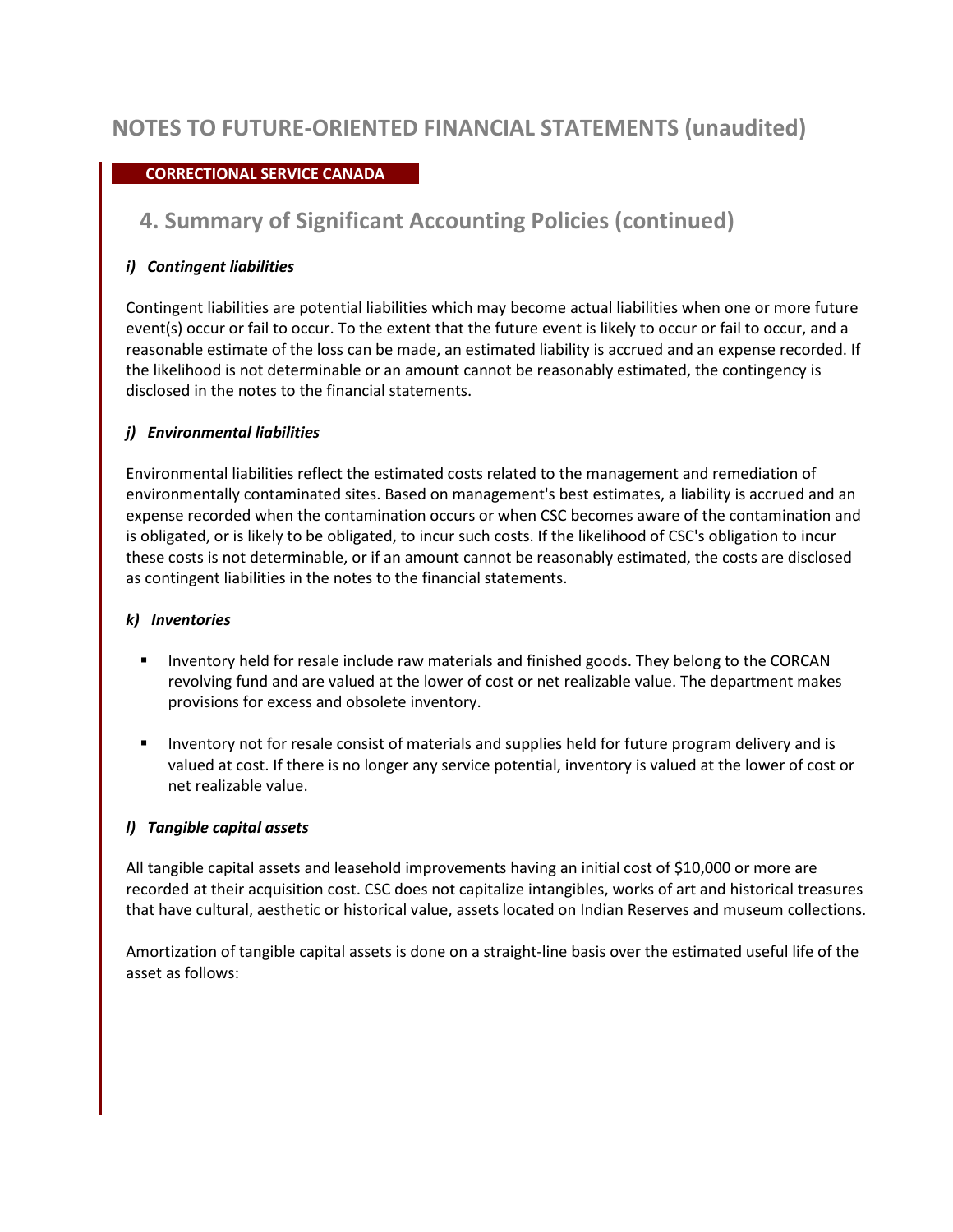### **CORRECTIONAL SERVICE CANADA**

## **4. Summary of Significant Accounting Policies (continued)**

| <b>Asset Class</b>        | <b>Sub-Asset Class</b>        | <b>Amortization Period</b>     |
|---------------------------|-------------------------------|--------------------------------|
| <b>Buildings</b>          | <b>Buildings</b>              | 25 to 40 years                 |
| Works and infrastructure  | Works and infrastructure      | 20 to 25 years                 |
| Machinery and equipment   | Machinery and equipment       | 10 years                       |
|                           | Informatics hardware          | 3 to 4 years                   |
|                           | Informatics software          | 3 to 10 years                  |
|                           | Arms and weapons for defence  | 10 years                       |
|                           | Other equipment               | 10 years                       |
| Vehicles                  | Motor vehicles (non-military) | 5 years                        |
|                           | Other vehicles                | 5 to 10 years                  |
| Leasehold improvements    | Leasehold improvements        | Term of lease                  |
| Assets under construction |                               | Once in service, in accordance |
|                           |                               | with asset class               |

Assets under construction are recorded in the applicable capital asset class in the year that they become available for use and are not amortized until they become available for use.

#### *m) Measurement uncertainty*

The preparation of these future-oriented financial statements requires management to make estimates and assumptions that affect the reported amounts of assets, liabilities, revenues and expenses reported in the future-oriented financial statements. At the time of preparation of these statements, management believes the estimates and assumptions to be reasonable. Actual results could significantly differ from those estimated.

#### **(n) Foreign currency transactions**

Transactions involving foreign currencies are translated into Canadian dollar equivalents using rates of exchange in effect at the time of those transactions.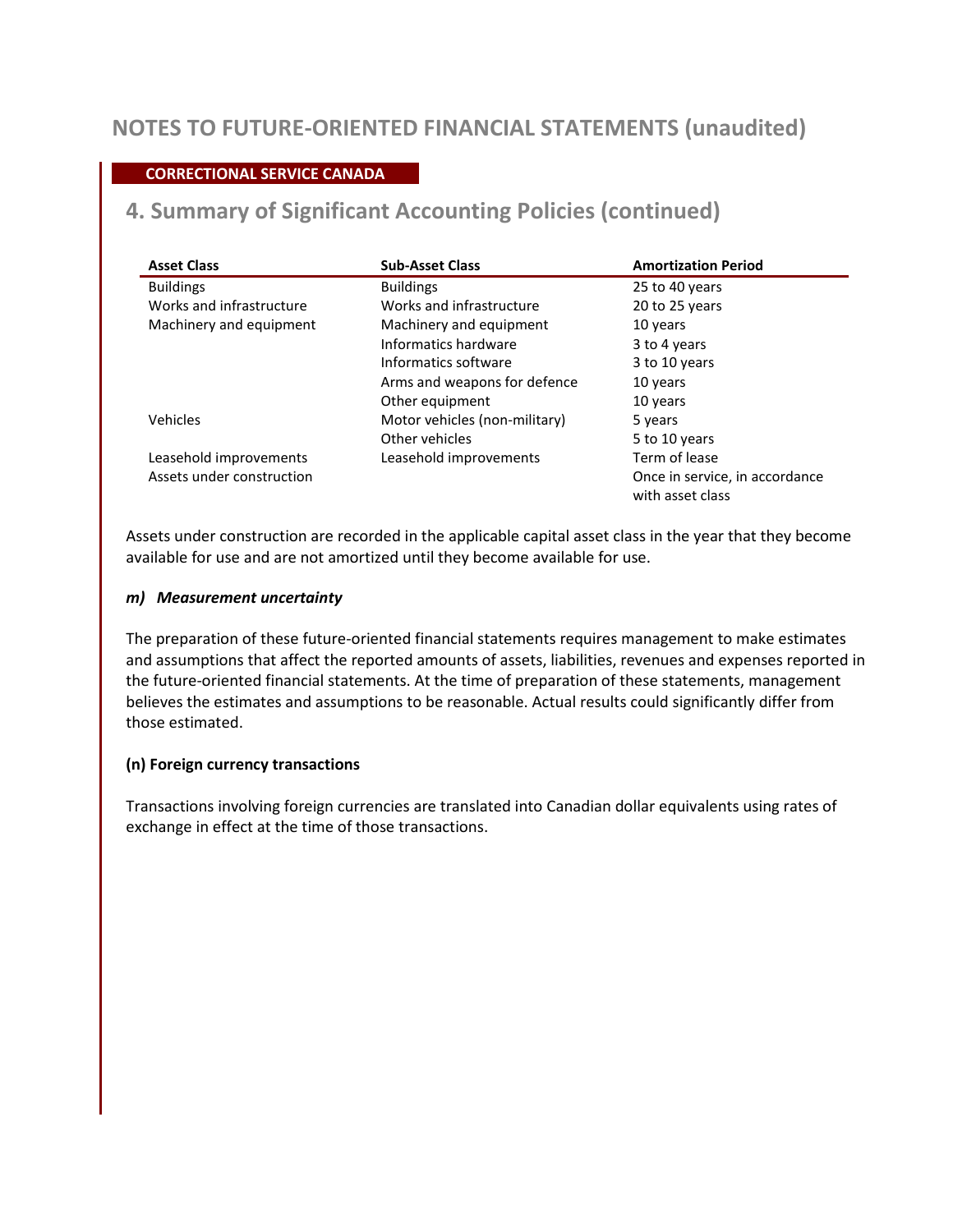#### **CORRECTIONAL SERVICE CANADA**

### **5. Parliamentary Authorities**

CSC receives most of its funding through annual Parliamentary authorities. Items recognized in the Statement of Operations and the Statement of Financial Position in one year may be funded through Parliamentary authorities in prior, current or future years. Accordingly, CSC has different net results of operations for the year on a government funding basis than on an accrual accounting basis. The differences are reconciled in the following tables:

#### **a) Reconciliation of net cost of operations to requested authorities:**

|                                                                                                         | <b>Estimated</b><br><b>Results</b><br>2012 | <b>Planned</b><br><b>Results</b><br>2013 |
|---------------------------------------------------------------------------------------------------------|--------------------------------------------|------------------------------------------|
| (in thousands of dollars)                                                                               |                                            |                                          |
| <b>Net cost of operations</b>                                                                           | 2,703,546                                  | 2,956,320                                |
| Adjustments for items affecting net cost of operations but not<br>affecting authorities:<br>Add (Less): |                                            |                                          |
| Amortization of tangible capital assets<br>Services provided without charge by other Government         | (106, 988)                                 | (126, 124)                               |
| departments (note 15a)                                                                                  | (121, 856)                                 | (124, 953)                               |
| Variation in employee future benefits                                                                   | (7, 770)                                   | (4,051)                                  |
| Revenue not available for spending                                                                      | 5,100                                      | 5,600                                    |
| Variation in vacation pay and compensatory leave                                                        | (12,046)                                   | 7,076                                    |
|                                                                                                         | (243, 560)                                 | (242, 452)                               |
| Adjustments for items not affecting net cost of operations but<br>affecting authorities:<br>Add (Less): |                                            |                                          |
| Acquisitions of tangible capital assets                                                                 | 244,918                                    | 311,568                                  |
| Deferred revenue                                                                                        | (1)                                        | (2)                                      |
| Inventory                                                                                               | 2,977                                      | 552                                      |
| Prepaid expenses                                                                                        | 329                                        | 45                                       |
|                                                                                                         | 248,223                                    | 312,163                                  |
| Forecast current year lapse                                                                             | 454,379                                    |                                          |
| <b>Forecast authorities available</b>                                                                   | 3,162,588                                  | 3,026,031                                |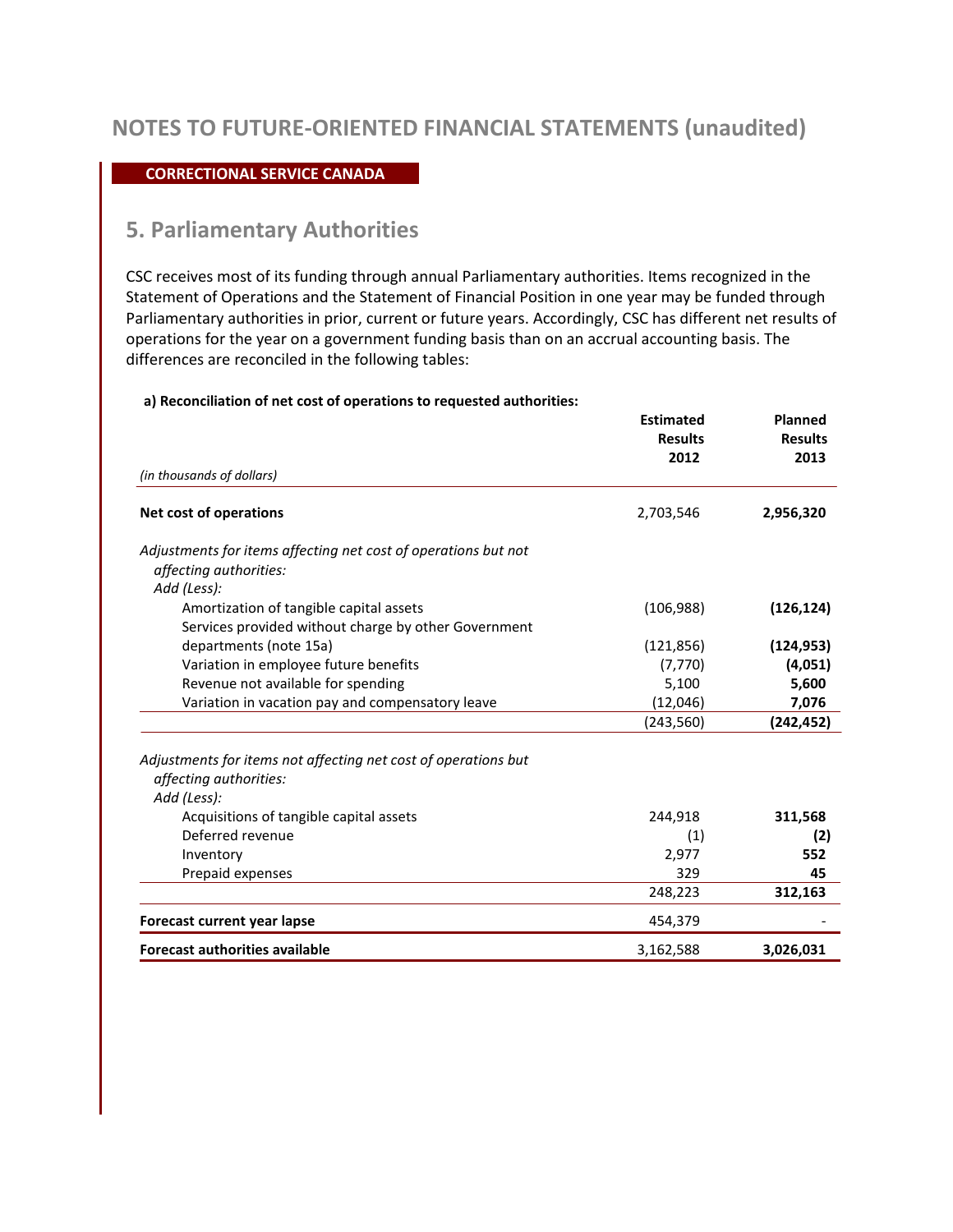### **CORRECTIONAL SERVICE CANADA**

## **5. Parliamentary Authorities (continued)**

#### **b) Authorities requested:**

|                                | <b>Estimated</b><br><b>Results</b> | <b>Planned</b><br><b>Results</b> |
|--------------------------------|------------------------------------|----------------------------------|
| (in thousands of dollars)      | 2012                               | 2013                             |
| Authorities requested          |                                    |                                  |
| Operating expenditures         | 2,339,612                          | 2,297,890                        |
| Capital expenditures           | 567,552                            | 456,433                          |
| Statutory amounts              | 255,424                            | 271,708                          |
| Forecast authorities available | 3,162,588                          | 3,026,031                        |

Authorities presented reflect current forecasts of statutory items and approved initiatives included in estimates documents.

## **6. Accounts Receivable, Advances and Loans**

The following table presents details of accounts receivable, advances and loans:

|                                                                      | Estimated | Planned        |
|----------------------------------------------------------------------|-----------|----------------|
|                                                                      | Results   | <b>Results</b> |
|                                                                      | 2012      | 2013           |
| (in thousands of dollars)                                            |           |                |
|                                                                      |           |                |
| Receivables from other Government departments and agencies           | 5,552     | 6,058          |
| Receivables from external parties                                    | 6,936     | 6,641          |
| Employee advances and Parolee loans                                  | 367       | 374            |
|                                                                      | 12,855    | 13,073         |
| Allowance for doubtful accounts on receivables from external parties |           |                |
| and parolee loans                                                    | (1,795)   | (1,774)        |
| <b>Total</b>                                                         | 11,060    | 11,299         |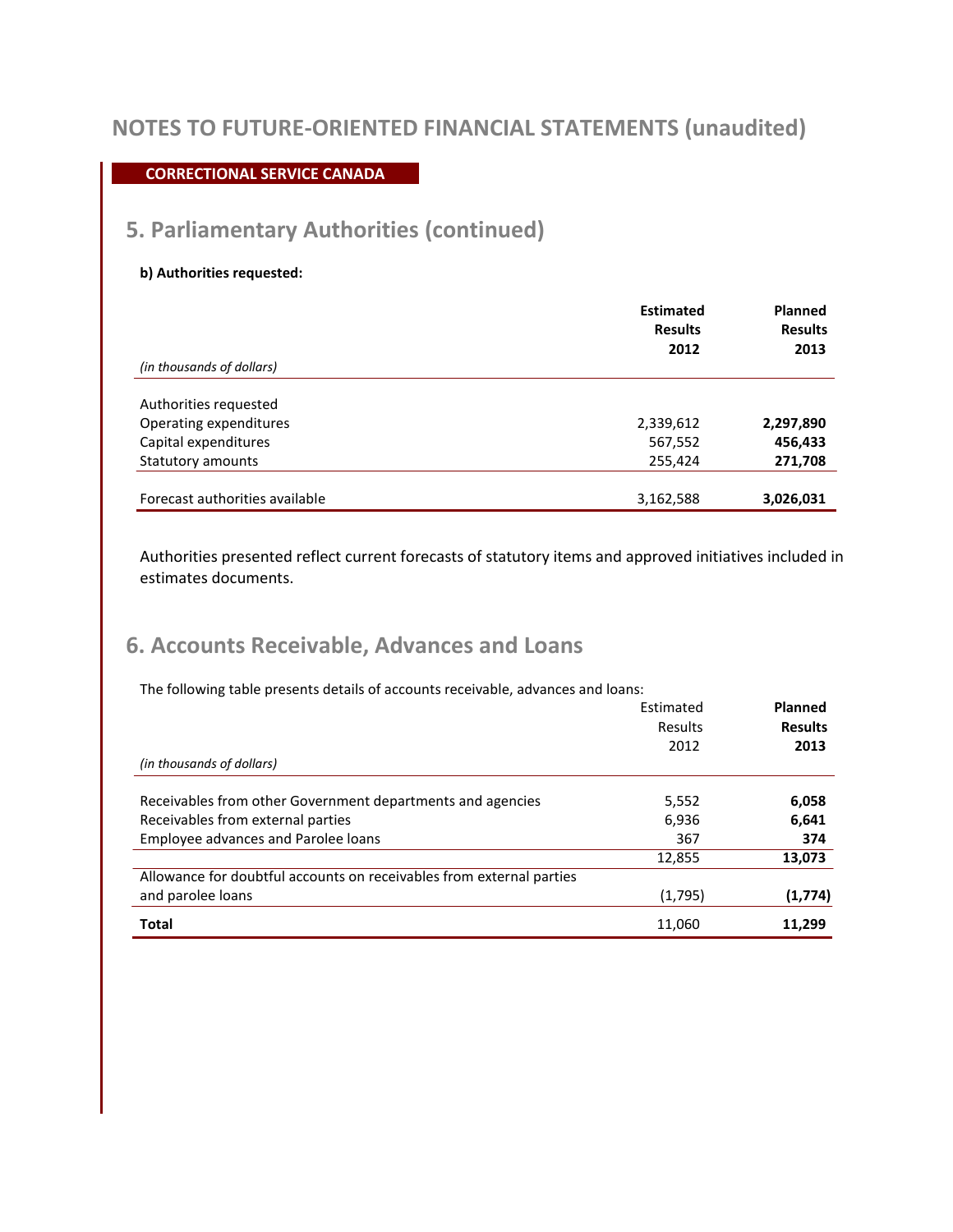### **CORRECTIONAL SERVICE CANADA**

# **7. Inventory**

| The following table presents details of the inventory, measured at the lower of cost or net realizable value: |           |                |
|---------------------------------------------------------------------------------------------------------------|-----------|----------------|
|                                                                                                               | Estimated | <b>Planned</b> |
|                                                                                                               | Results   | <b>Results</b> |
|                                                                                                               | 2012      | 2013           |
| (in thousands of dollars)                                                                                     |           |                |
| Inventory held for resale                                                                                     |           |                |
| Raw materials                                                                                                 | 4,787     | 4,952          |
| Work in progress                                                                                              | 372       | 359            |
| Finished goods                                                                                                | 4,707     | 4,875          |
|                                                                                                               | 9,866     | 10,186         |
| Provision for obsolete inventory                                                                              | (611)     | (677)          |
| <b>Total inventory held for resale</b>                                                                        | 9,255     | 9,509          |
| Inventory not for resale                                                                                      |           |                |
| <b>Supplies</b>                                                                                               | 14,202    | 14,313         |
| Clothing                                                                                                      | 11,875    | 11,968         |
| <b>Building materials</b>                                                                                     | 4,848     | 4,886          |
| <b>Utilities</b>                                                                                              | 3,296     | 3,321          |
| Other                                                                                                         | 4,093     | 4,124          |
| Total inventory not for resale                                                                                | 38,314    | 38,612         |
| Total                                                                                                         | 47,569    | 48,121         |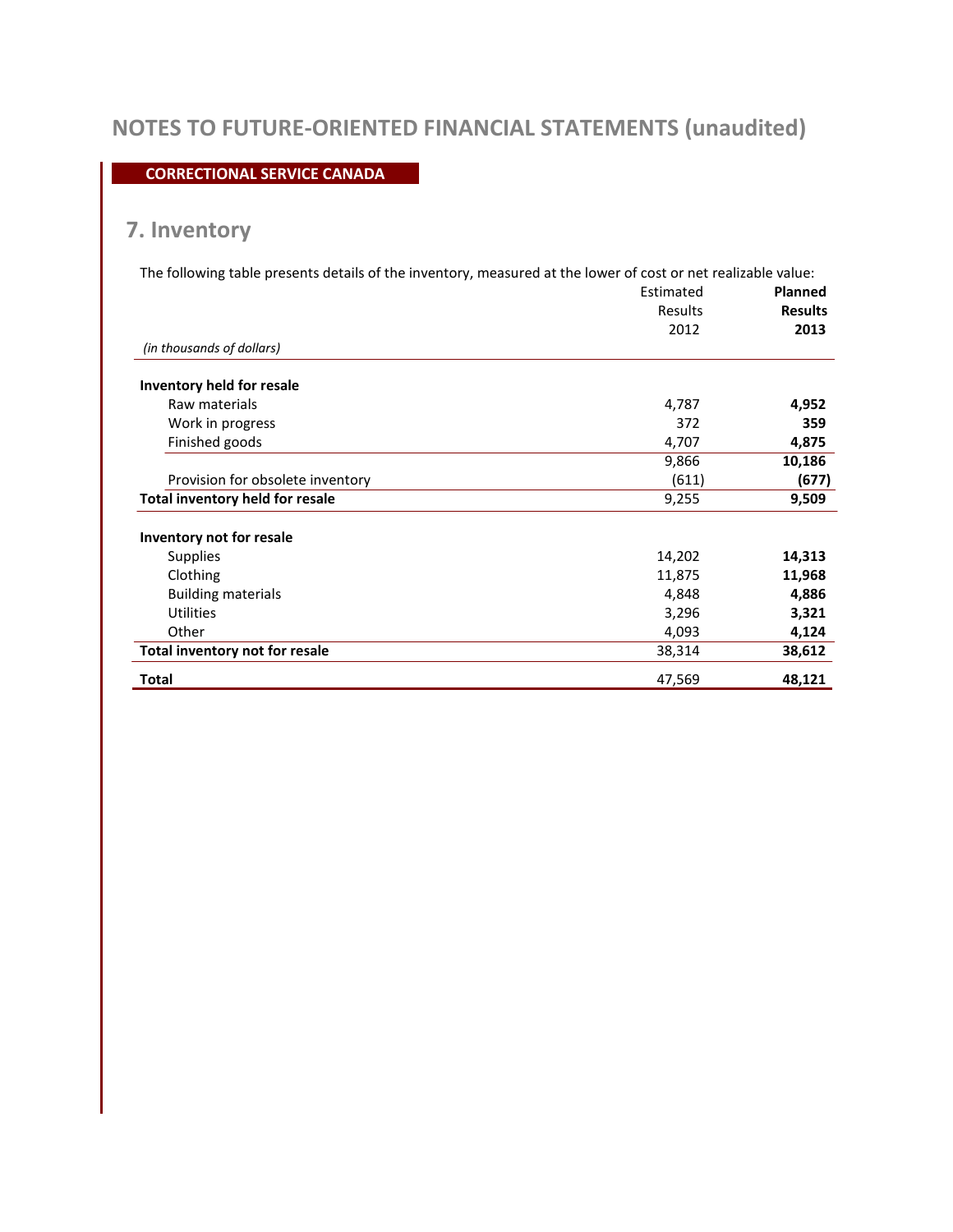# **NOTES TO THE FINANCIAL STATEMENTS (unaudited)**

**CORRECTIONAL SERVICE CANADA** 

# **8. Tangible Capital Assets**

|                               | (in thousands of dollars) |                          | Cost                                                     |                    | <b>Accumulated Amortization</b> |                   |                    | <b>Net Book Value</b> |           |
|-------------------------------|---------------------------|--------------------------|----------------------------------------------------------|--------------------|---------------------------------|-------------------|--------------------|-----------------------|-----------|
| <b>Capital asset</b><br>class | Opening                   |                          | Transfers of<br>Acquisition assets under<br>construction | Closing<br>balance | Opening                         | Amorti-<br>zation | Closing<br>balance | 2013                  | 2012      |
| Land                          | 14,824                    |                          |                                                          | 14,824             |                                 |                   |                    | 14,824                | 14,824    |
| <b>Buildings</b>              | 1,615,219                 |                          | 84,073                                                   | 1,699,292          | 776,288                         | 49,726            | 826,014            | 873,278               | 838,931   |
| Works and<br>infrastructure   | 563,526                   | $\overline{\phantom{a}}$ | 133,753                                                  | 697,279            | 357,222                         | 49,220            | 406,442            | 290,837               | 206,304   |
| Machinery and<br>equipment    | 262,220                   | 24,288                   | 9,685                                                    | 296,193            | 107,953                         | 17,190            | 125,143            | 171,050               | 154,267   |
| Vehicles                      | 57,990                    | 3,149                    |                                                          | 61,139             | 34,112                          | 5,765             | 39,877             | 21,262                | 23,878    |
| Leasehold<br>improvements     | 30,141                    | 1,312                    |                                                          | 31,453             | 9,107                           | 4,223             | 13,330             | 18,123                | 21,034    |
| Assets under<br>construction  | 266,743                   | 282,819                  | (227, 511)                                               | 322,051            |                                 |                   | $\blacksquare$     | 322,051               | 266,743   |
| Total                         | 2,810,663                 | 311,568                  | $\blacksquare$                                           | 3,122,231          | 1,284,682                       | 126,124           | 1,410,806          | 1,711,425             | 1,525,981 |

Transfers of assets under construction represent assets that were put into use in the year and have been transferred to the other capital asset classes as applicable.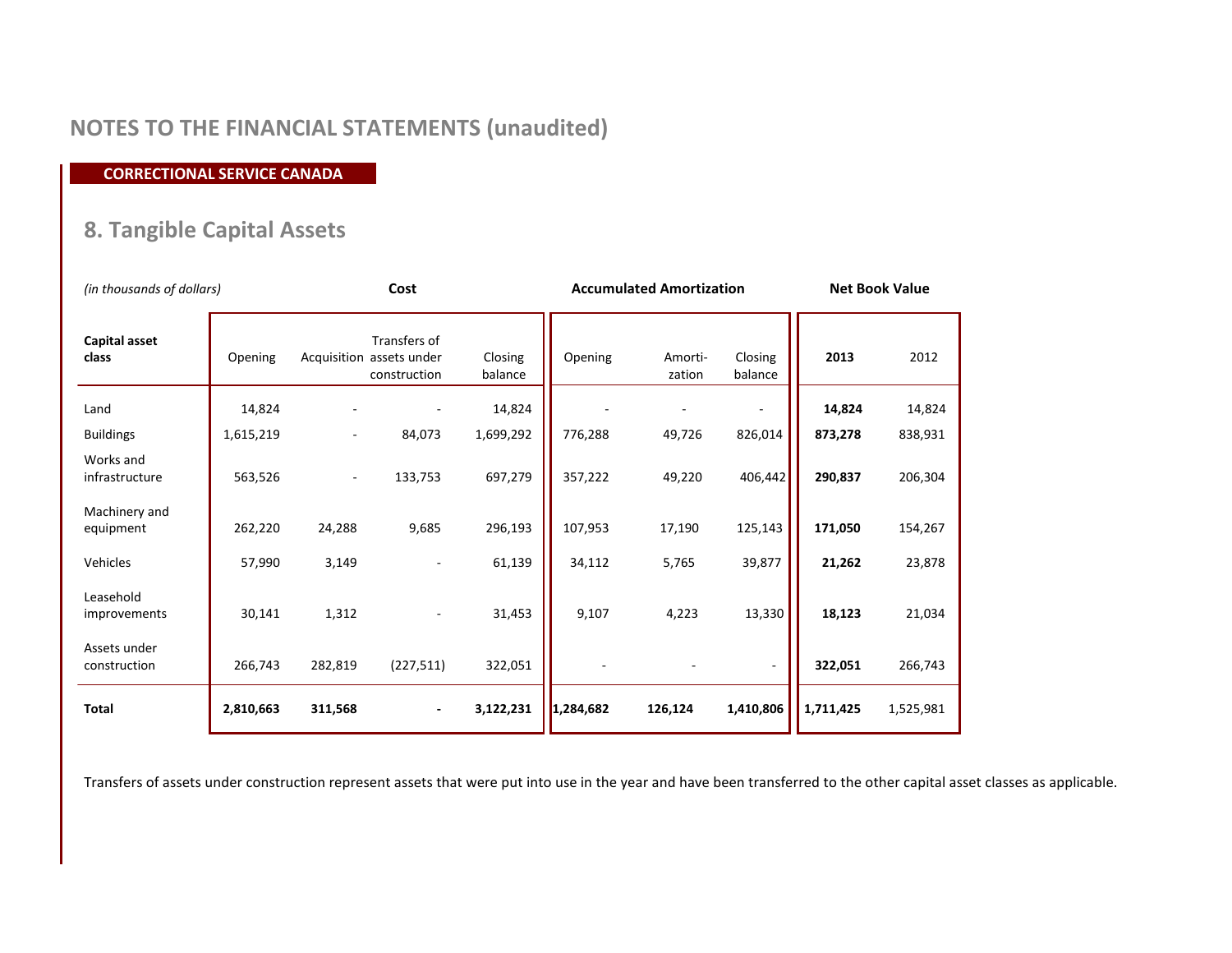### **CORRECTIONAL SERVICE CANADA**

### **9. Accounts Payable and Accrued Liabilities**

| The following table presents details of CSC's accounts payable and accrued liabilities: |           |                |
|-----------------------------------------------------------------------------------------|-----------|----------------|
|                                                                                         | Estimated | Planned        |
|                                                                                         | Results   | <b>Results</b> |
|                                                                                         | 2012      | 2013           |
| (in thousands of dollars)                                                               |           |                |
|                                                                                         |           |                |
| Accounts payable to other Government departments and agencies                           | 60,515    | 66,922         |
| Accounts payable to external parties                                                    | 117,910   | 138,499        |
|                                                                                         | 178,425   | 205,421        |
| Contingent liabilities (note 13)                                                        | 10,832    | 10,832         |
|                                                                                         |           |                |
| <b>Accrued liabilities</b>                                                              | 58,893    | 60,039         |
| <b>Total</b>                                                                            | 248,150   | 276,292        |

## **10. Deferred Revenue**

Deferred revenue represents the balance at year-end of unearned revenues stemming from amounts received from external parties which are restricted to fund the expenditures related to specific projects, and amounts received for fees prior to services being performed. Revenue is recognized in the period that these expenditures are incurred or the service is performed. Details of the transactions related to this account are as follows:

|                           | Estimated | Planned        |
|---------------------------|-----------|----------------|
|                           | Results   | <b>Results</b> |
|                           | 2012      | 2013           |
| (in thousands of dollars) |           |                |
|                           |           |                |
| Opening balance           | 213       | 214            |
| Amounts received          | 10        | 20             |
| Revenue recognized        | (9)       | (18)           |
| <b>Ending balance</b>     | 214       | 216            |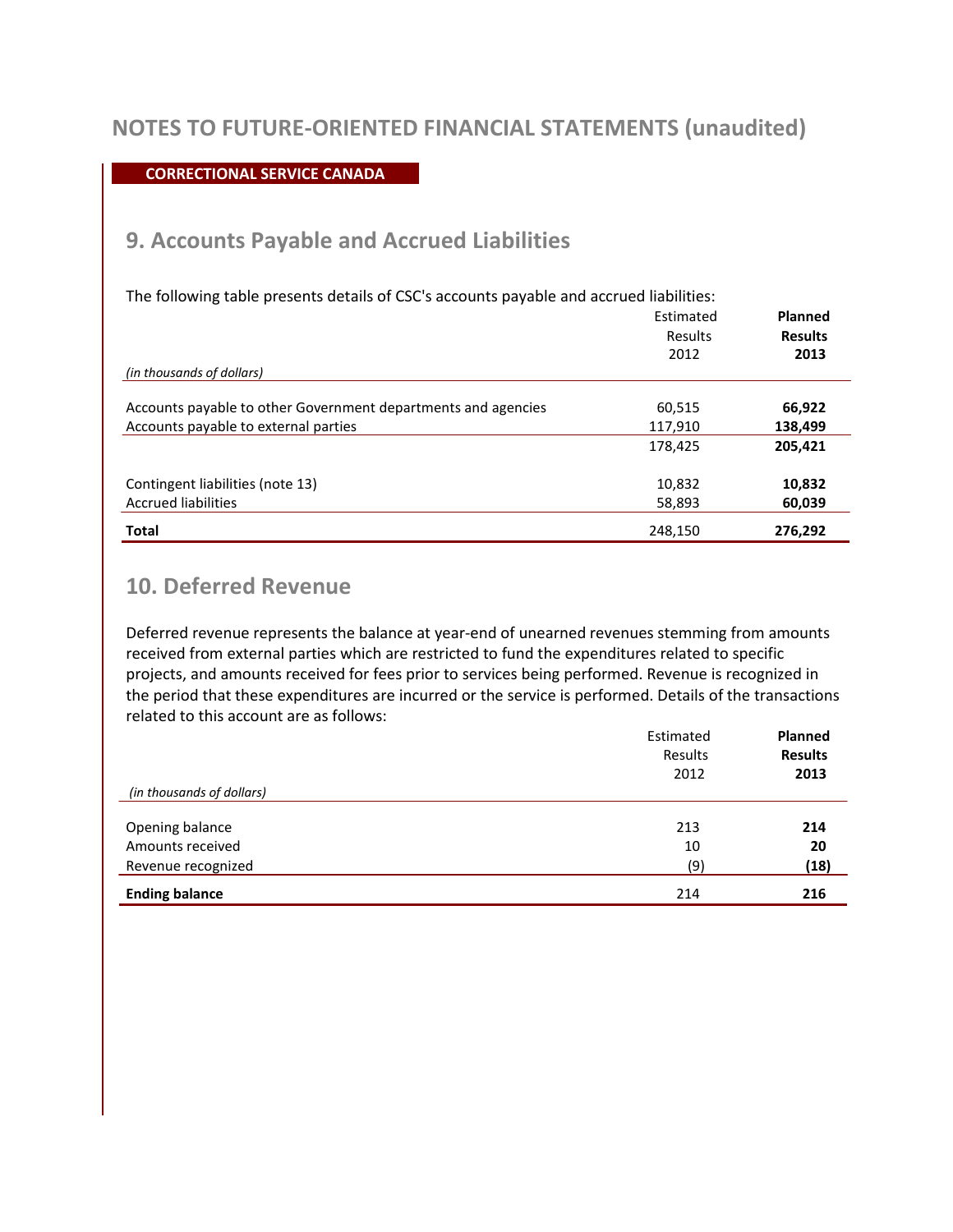### **CORRECTIONAL SERVICE CANADA**

### **11. Employee Future Benefits**

#### *a) Pension Benefits:*

CSC's employees participate in the Public Service Pension Plan, which is sponsored and administered by the Government. Pension benefits accrue up to a maximum period of 35 years at a rate of 2% per year of pensionable service, times the average of the best five consecutive years of earnings. The benefits are integrated with Canada/Québec Pension Plans benefits and they are indexed to inflation.

Both the employees and CSC contribute to the cost of the Plan. The forecast expenses are \$214,053,785 in 2011-2012 and \$234,900,400 in 2012-2013, which represents approximately 1.9 times the contributions by employees (numbers will be reformatted).

CSC's responsibility with regard to the Plan is limited to its contributions. Actuarial surpluses or deficiencies are recognized in the financial statements of the Government of Canada, as the Plan's sponsor.

#### *b) Severance benefits:*

CSC provides severance benefits to its employees based on eligibility, years of service and final salary. These severance benefits are not pre-funded. Benefits will be paid from future authorities. Forecasted information about the severance benefits, measured as at March 31, is as follows:

|                                               | Estimated<br><b>Results</b> | Planned<br><b>Results</b> |  |
|-----------------------------------------------|-----------------------------|---------------------------|--|
|                                               | 2012                        | 2013                      |  |
| (in thousands of dollars)                     |                             |                           |  |
| Accrued benefit obligation, beginning of year | 272,083                     | 179,649                   |  |
| Expenses for the year                         | 7,771                       | 3,677                     |  |
| Expected benefits payments during the year    | (98, 838)                   | (110, 972)                |  |
| <b>Transfer to Shared Services Canada</b>     | (1, 367)                    | $\overline{\phantom{a}}$  |  |

**Accrued benefit obligation, closing balance** 179,649 **72,354 72,354**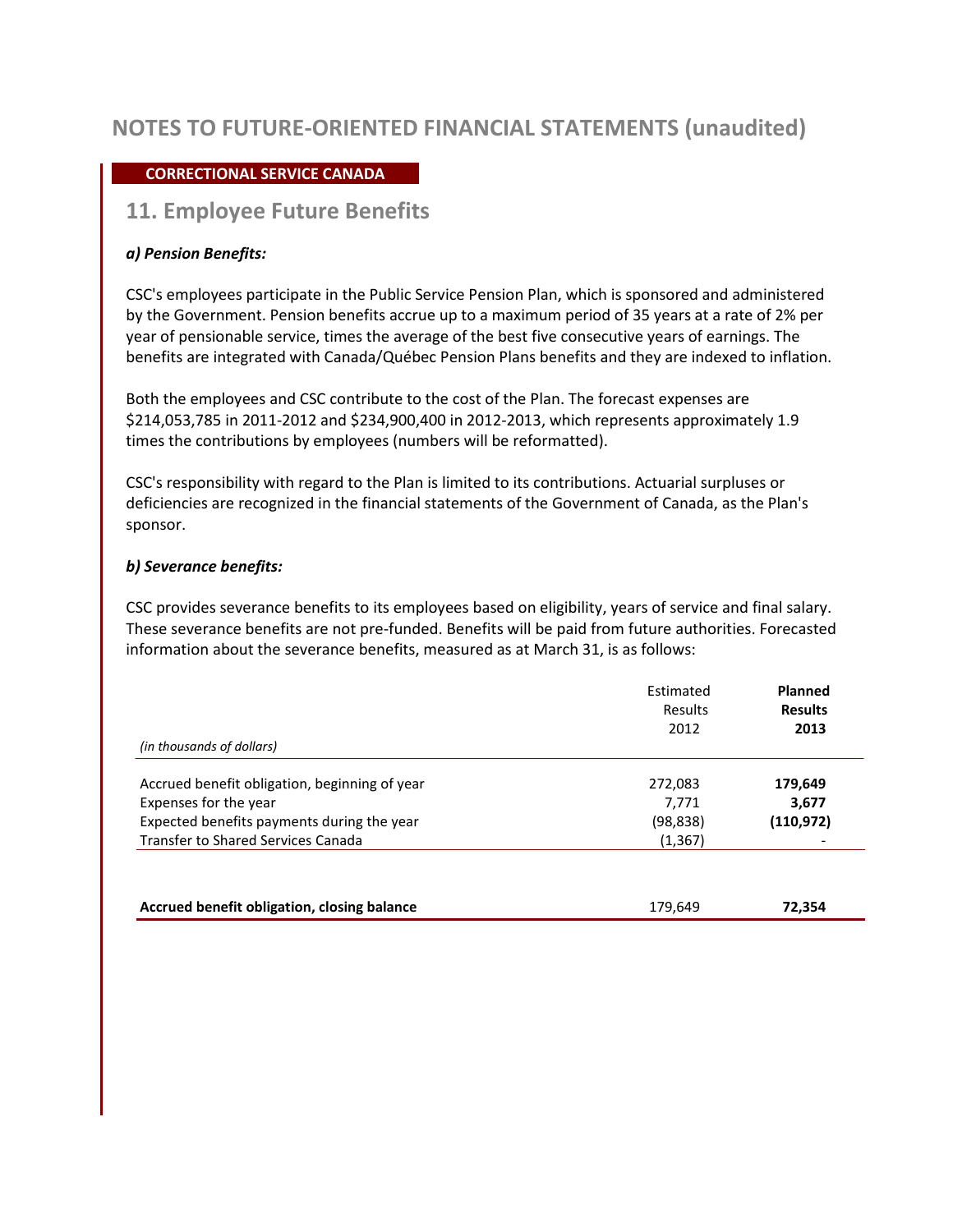#### **CORRECTIONAL SERVICE CANADA**

### **12. Inmate Trust Fund**

Pursuant to section 111 of the *Corrections and Conditional Release Regulations*, the Inmate Trust Fund is credited with moneys received from inmates at the time of incarceration, net of earnings of inmates from employment inside institutions, moneys received for inmates while in custody, moneys received from sales of hobbycraft, moneys earned through work while on day parole, and interest. Disbursements may occur either at the time of release or for inmate purchases in line with rehabilitation programs.

|                           | Estimated<br>Results<br>2012 | <b>Planned</b><br><b>Results</b><br>2013 |  |
|---------------------------|------------------------------|------------------------------------------|--|
| (in thousands of dollars) |                              |                                          |  |
| Opening balance           | 17,340                       | 15,667                                   |  |
| Receipts                  | 1,000                        | 2,500                                    |  |
| <b>Disbursements</b>      | (2, 673)                     | (1,821)                                  |  |
| <b>Closing balance</b>    | 15,667                       | 16,346                                   |  |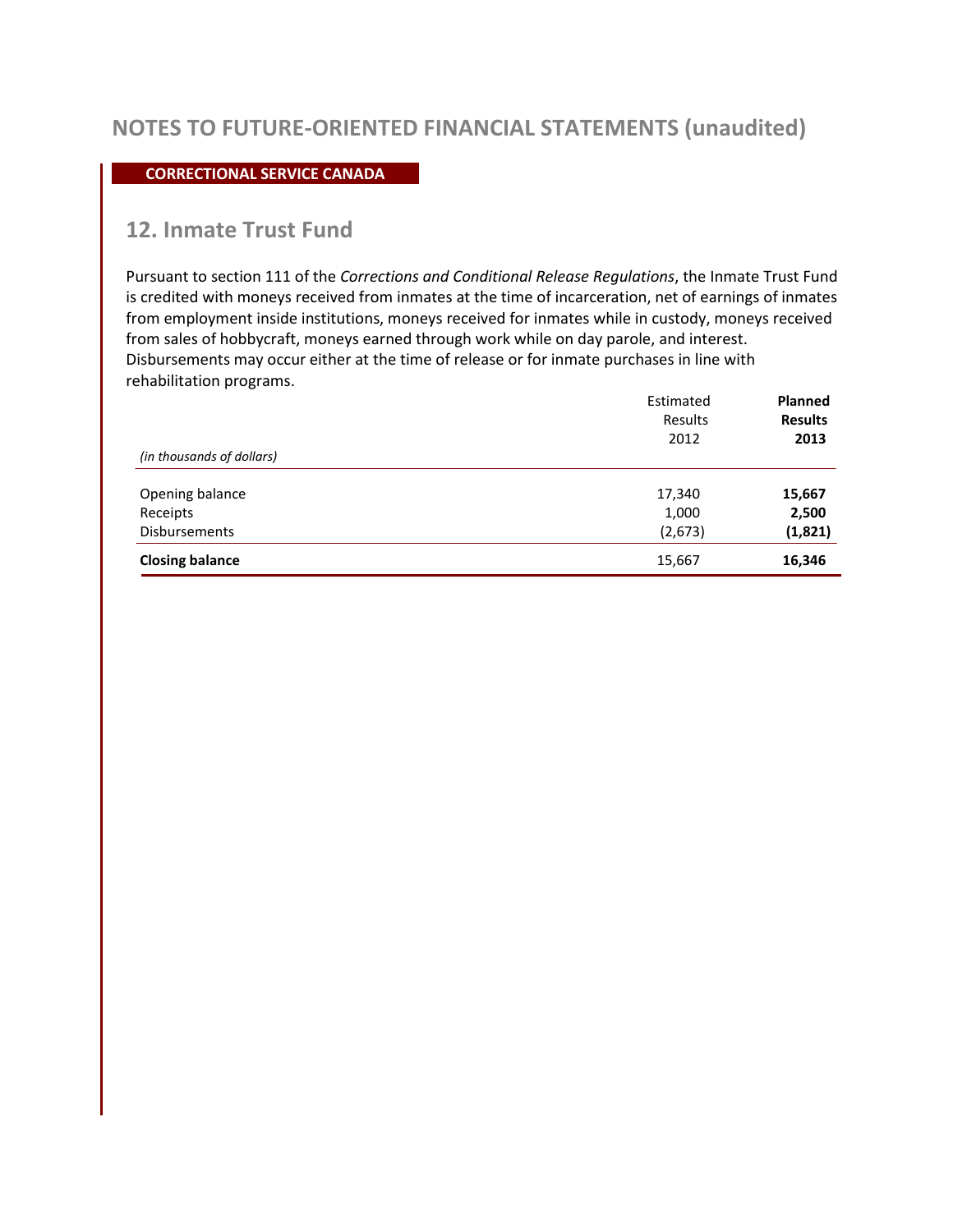### **CORRECTIONAL SERVICE CANADA**

### **13. Contingent Liabilities**

Contingent liabilities arise in the normal course of operations and their ultimate disposition is unknown. They are grouped into two categories as follows:

### **a)** *Contaminated sites*

Liabilities are accrued to record the estimated costs related to the management and remediation of contaminated sites where CSC is obligated or likely to be obligated to incur such costs. As at the date of the preparation of these future-oriented financial statements, CSC had identified approximately 59 sites where such action is possible and for which a liability of \$9,244,357 has been recorded in accrued liabilities. CSC has estimated additional clean-up costs of \$6,755,500 that are not accrued, as these are not likely to be incurred at this time. Additional new sites, changes in the remediation approach or material changes in amounts accrued or not accrued are not forecasted for the future years presented in these statements. However, CSC's ongoing efforts to assess contaminated sites may result in additional environmental liabilities related to newly identified sites, or changes in the assessments or intended use of existing sites. These liabilities will be accrued by the department in the year in which they become likely and can be reasonably estimated. CSC's ongoing efforts to assess contaminated sites may result in additional environmental liabilities related to newly identified sites, or changes in the assessments or intended use of existing sites. These liabilities will be accrued by CSC in the year in which they become likely and can be reasonably estimated.

### *b) Claims and litigations*

Claims have been made against CSC in the normal course of operations. These claims include items with identified amounts, and others for which no amount is specified. As at the date of the preparation of these future-oriented financial statements, legal proceedings for claims totalling approximately \$1,905,000 are pending. Some of these potential liabilities may become actual liabilities when one or more future event(s) occur or fail to occur. To the extent that the future event is likely to occur or fail to occur, and a reasonable estimate of the loss can be made, an estimated liability is accrued and an expense recorded in the financial statements.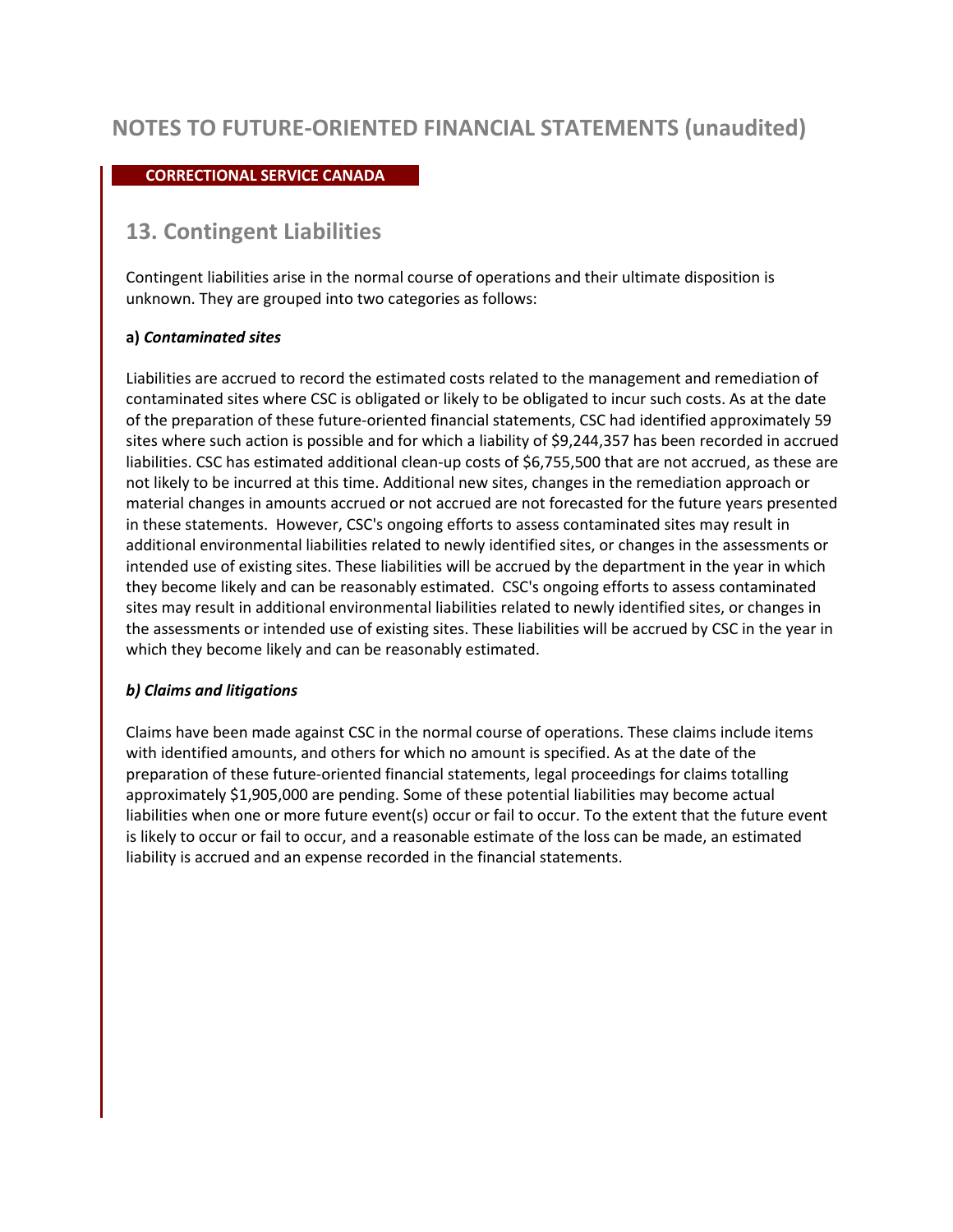### **CORRECTIONAL SERVICE CANADA**

### **14. Contractual Obligations**

The nature of the CSC's activities can result in some large multi-year contracts and obligations whereby the department will be obligated to make future payments when the services/goods are received. Significant contractual obligations that can be reasonably estimated are summarized as follows:

| (in thousands of dollars) | <b>Acquisition of</b><br>goods and<br>services |
|---------------------------|------------------------------------------------|
|                           |                                                |
| 2012                      | 19,639                                         |
| 2013                      | 19,639                                         |
| 2014                      | 19,639                                         |
| 2015                      | 16,988                                         |
| 2016 and thereafter       | 4,000                                          |
| <b>Total</b>              | 79,905                                         |

### **15. Related Party Transactions**

CSC is related as a result of common ownership to all Government departments, agencies, and Crown corporations. CSC enters into transactions with these entities in the normal course of business and on normal trade terms. During the year, CSC received common services which were obtained without charge from other Government departments as disclosed below:

#### *a) Common services provided without charge by other Government departments:*

During the year, CSC receives services without charge from other departments, related to accommodation, legal services, workers' compensation coverage and the employer's contribution to the health and dental insurance plans. These services provided without charge have been recorded in CSC's Future-oriented Statement of Operations as follows:

| (in thousands of dollars)                                        | Estimated<br>Results<br>2012 | Planned<br><b>Results</b><br>2013 |
|------------------------------------------------------------------|------------------------------|-----------------------------------|
|                                                                  |                              |                                   |
| Employer's contribution to the health and dental insurance plans | 101,078                      | 103,554                           |
| Accommodation                                                    | 13,107                       | 13,735                            |
| Workers' compensation                                            | 5,669                        | 5,650                             |
| Legal services                                                   | 2,002                        | 2,014                             |
| <b>Total</b>                                                     | 121,856                      | 124,953                           |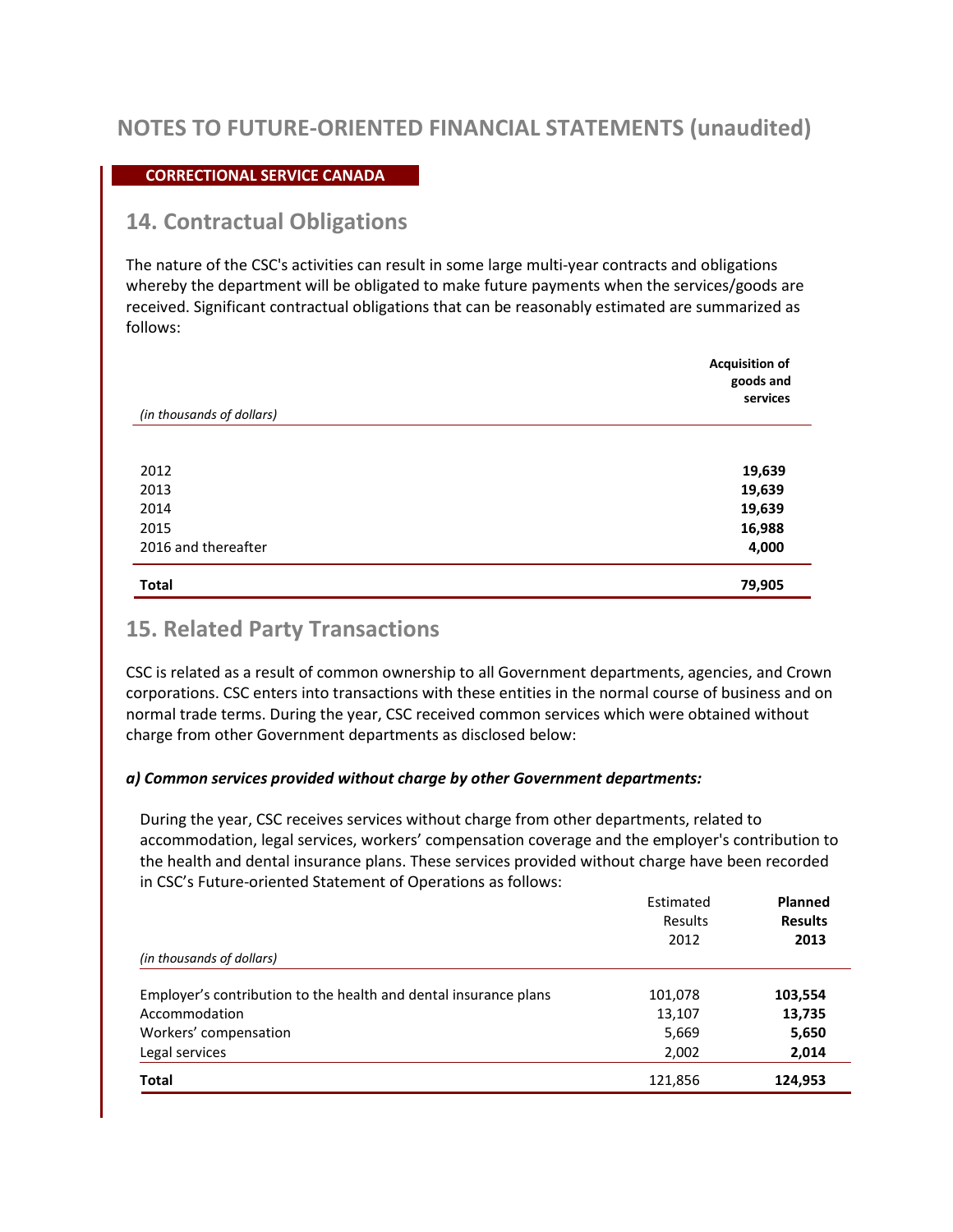### **CORRECTIONAL SERVICE CANADA**

### **15. Related Party Transactions (continued)**

The Government has centralized some of its administrative activities for efficiency, cost-effectiveness purposes and economic delivery of programs to the public. As a result, the Government uses central agencies and common service organizations so that one department performs services for all other departments and agencies without charge. The costs of these services, such as the payroll and cheque issuance services provided by Public Works and Government Services Canada and audit services provided by the Office of the Auditor General are not included in CSC's Future-oriented Statement of Operations.

#### *b) Other transactions with related parties*

| (in thousands of dollars)                            | Estimated<br><b>Results</b><br>2012 | <b>Planned</b><br><b>Results</b><br>2013 |  |
|------------------------------------------------------|-------------------------------------|------------------------------------------|--|
| Expenses – Other Government departments and agencies | 350,000                             | 350,000                                  |  |
| Revenues – Other Government departments and agencies | 30,000                              | 30,000                                   |  |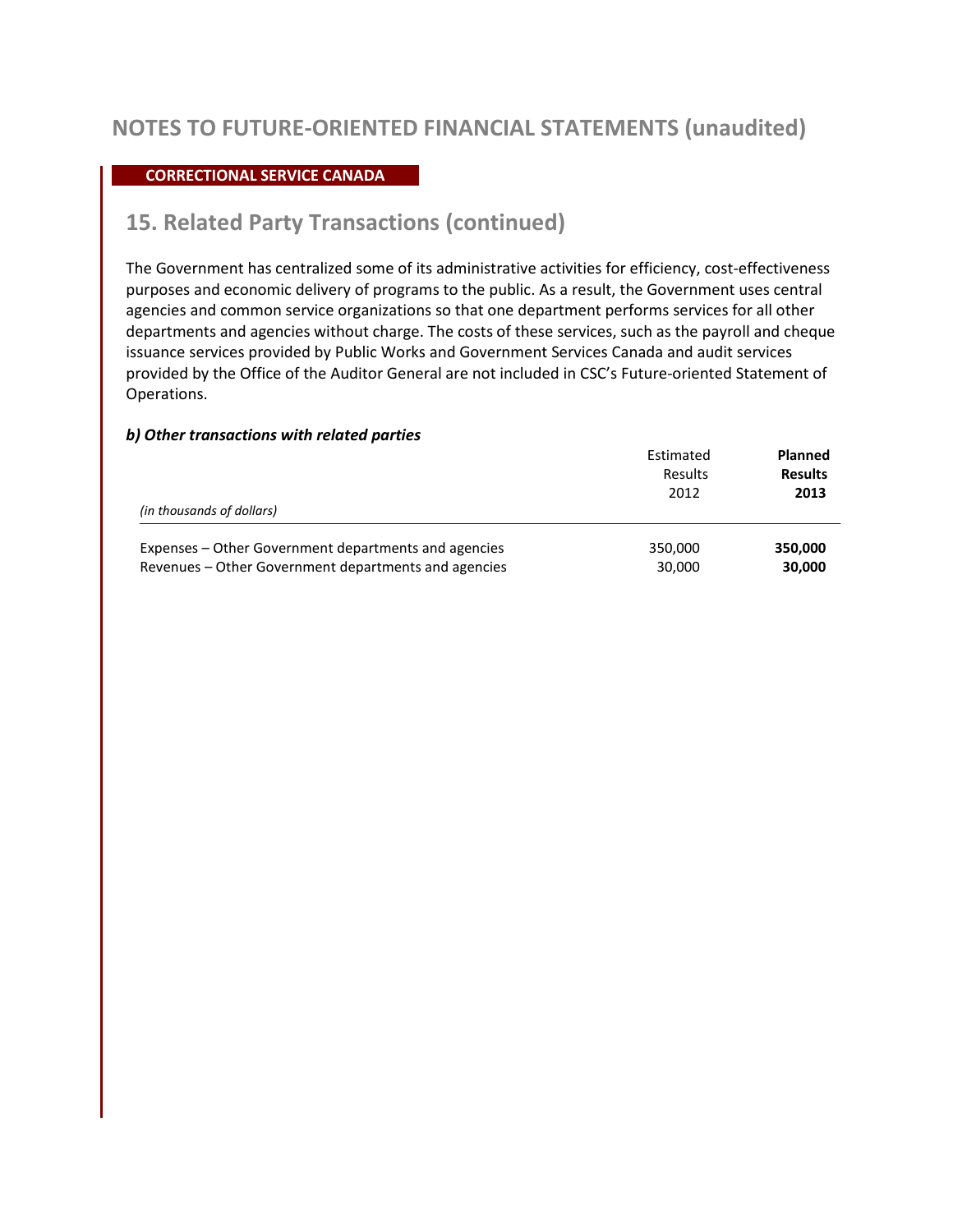#### **CORRECTIONAL SERVICE CANADA**

# **16. Segmented Information**

Presentation by segment is based on the Department's program activity architecture. The presentation by segment is based on the same accounting policies as described in the Summary of Significant Accounting Policies in note 4. The following table presents the expenses incurred and revenues generated for the main program activities, by major objects of expense and by major types of revenue. The segment results for the period are as follows:

|                                                    | 2012      |           |                                          | 2013<br>(note 3e) |                 |           |
|----------------------------------------------------|-----------|-----------|------------------------------------------|-------------------|-----------------|-----------|
| (in thousands of dollars)                          |           |           | <b>Correctional Community</b>            |                   | Internal        |           |
|                                                    |           |           | <b>Custody Interventions Supervision</b> |                   | <b>Services</b> | Total     |
| <b>Transfer payments</b>                           |           |           |                                          |                   |                 |           |
| Non-profit organizations and                       |           |           |                                          |                   |                 |           |
| Individuals                                        | 1,546     | 239       | 1,269                                    | 82                |                 | 1,590     |
| Total transfer payments                            | 1,546     | 239       | 1,269                                    | 82                |                 | 1,590     |
| <b>Operating expenses</b>                          |           |           |                                          |                   |                 |           |
| Salaries and employee benefits                     | 1,843,705 | 1,305,302 | 493,713                                  | 32,529            | 125,414         | 1,956,958 |
| Professional and special services                  | 307,788   | 202,109   | 49,948                                   | 123,197           | 19,828          | 395,082   |
| Utilities, maintenance and supplies                | 157,930   | 168,090   | 9,842                                    | 2,718             | 3,962           | 184,612   |
| Amortization of tangible capital assets            | 106,988   | 123,066   | 3,058                                    | ä,                |                 | 126,124   |
| Repairs and maintenance                            | 98,052    | 111,540   | 1,671                                    | 14                | 6,743           | 119,968   |
| Machinery and equipment                            | 61,154    | 64,000    | 12,739                                   | 3,360             | 4,058           | 84,157    |
| Travel                                             | 32,461    | 12,422    | 9,093                                    | 1,888             | 5,873           | 29,276    |
| Payment in lieu of taxes                           | 32,181    | 33,187    |                                          |                   |                 | 33,187    |
| Inmate pay                                         | 21,493    |           | 21,213                                   | ÷,                | J.              | 21,213    |
| Cost of goods sold                                 | 18,080    |           | 19,500                                   |                   |                 | 19,500    |
| Accommodation                                      | 13,107    | 9,370     | 3,326                                    | 211               | 828             | 13,735    |
| Telecommunications                                 | 10,035    | 100       |                                          |                   |                 | 100       |
| Rentals                                            | 15,445    | 10,488    | 2,422                                    | 419               | 1,956           | 15,285    |
| Relocation                                         | 6,435     | 1,184     | 790                                      | 51                | 4,529           | 6,554     |
| Other                                              | 2.320     | 1,752     | 635                                      | 83                | ÷,              | 2.470     |
| <b>Total operating expenses</b>                    | 2,727,174 | 2,042,610 | 627,950                                  | 164,470           | 173,191         | 3,008,221 |
|                                                    |           |           |                                          |                   |                 |           |
| <b>Total Expenses</b>                              | 2,728,720 | 2,042,849 | 629,219                                  | 164,552           | 173,191         | 3,009,811 |
| <b>Revenues</b>                                    |           |           |                                          |                   |                 |           |
| Sales of goods and services                        | 43,112    |           | 47,891                                   |                   |                 | 47,891    |
| Other                                              | 5,100     | 4,400     | 700                                      | 100               | 400             | 5,600     |
| <b>Total Revenues</b>                              | 48,212    | 4,400     | 48,591                                   | 100               | 400             | 53,491    |
| <b>Net Cost of Continuing Operations</b>           | 2,680,508 | 2,038,449 | 580,628                                  | 164,452           | 172,791         | 2,956,320 |
| Net cost of email, data centres and network        |           |           |                                          |                   |                 |           |
| services prior to the transfer of responsibilities |           |           |                                          |                   |                 |           |
| to Shared Services Canada                          | 23,038    |           |                                          |                   |                 |           |
| <b>Net Cost of Operations</b>                      | 2,703,546 | 2,038,449 | 580,628                                  | 164,452           | 172,791         | 2,956,320 |